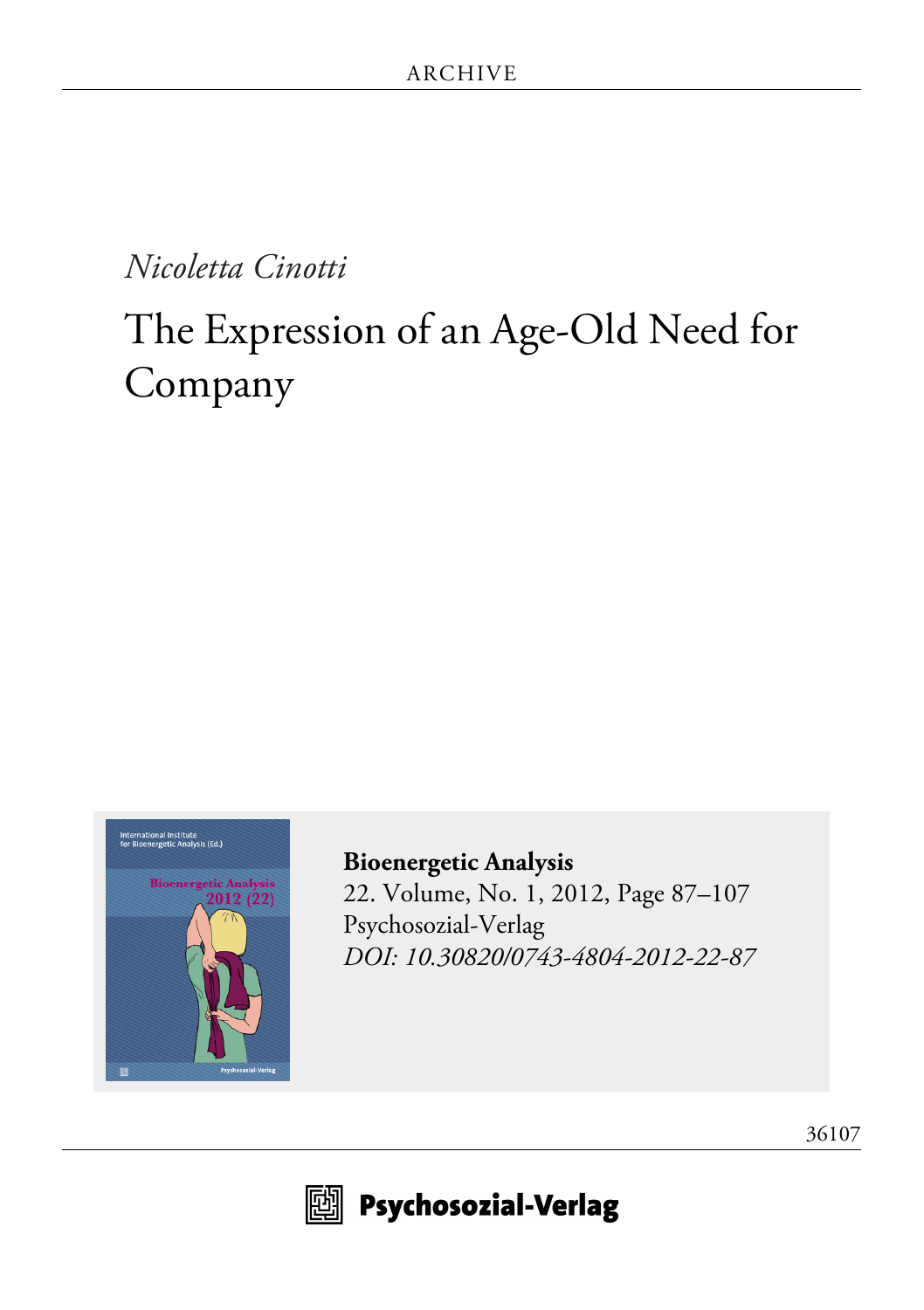Submissions for consideration for the next volume of *Bioenergetic Analysis* must be sent to the editor (vincentiaschroeter@gmail.com) between June and September, 2012.

Bibliographic information of Die Deutsche Nationalbibliothek (The German Library) The Deutsche Nationalbibliothek lists this publication in the Deutsche Nationalbibliografie; detailed bibliographic data are available at http://dnb.d-nb.de.

2012 Psychosozial-Verlag GmbH & Co. KG, Gießen, Germany info@psychosozial-verlag.de www.psychosozial-verlag.de



This work is licensed under the Creative Commons Attribution-NonCommercial-NoDerivatives 4.0 International License (CC BY-NC-ND 4.0). This license allows private use and unmodified distribution, but prohibits editing and commercial use (further information can be found at: https://creativecommons.org/licenses/by-nc-nd/4.0/). The terms of the Creative Commons licence only apply to the original material. The reuse of material from other sources (marked with a reference) such as charts, illustrations, photos and text extracts may require further permission for use from the respective copyrights holder.

Cover image: Drawing of the Bioenergetic technique *towel pull sketch* by Vincentia Schroeter Cover design & layout based on drafts by Hanspeter Ludwig, Wetzlar

https://doi.org/10.30820/0743-4804-2012-22 ISBN (PDF-E-Book) 978-3-8379-6680-0 ISBN (Print) 978-3-8379-2159-5 ISSN (Online) 2747-8882 · ISSN (Print) 0743-4804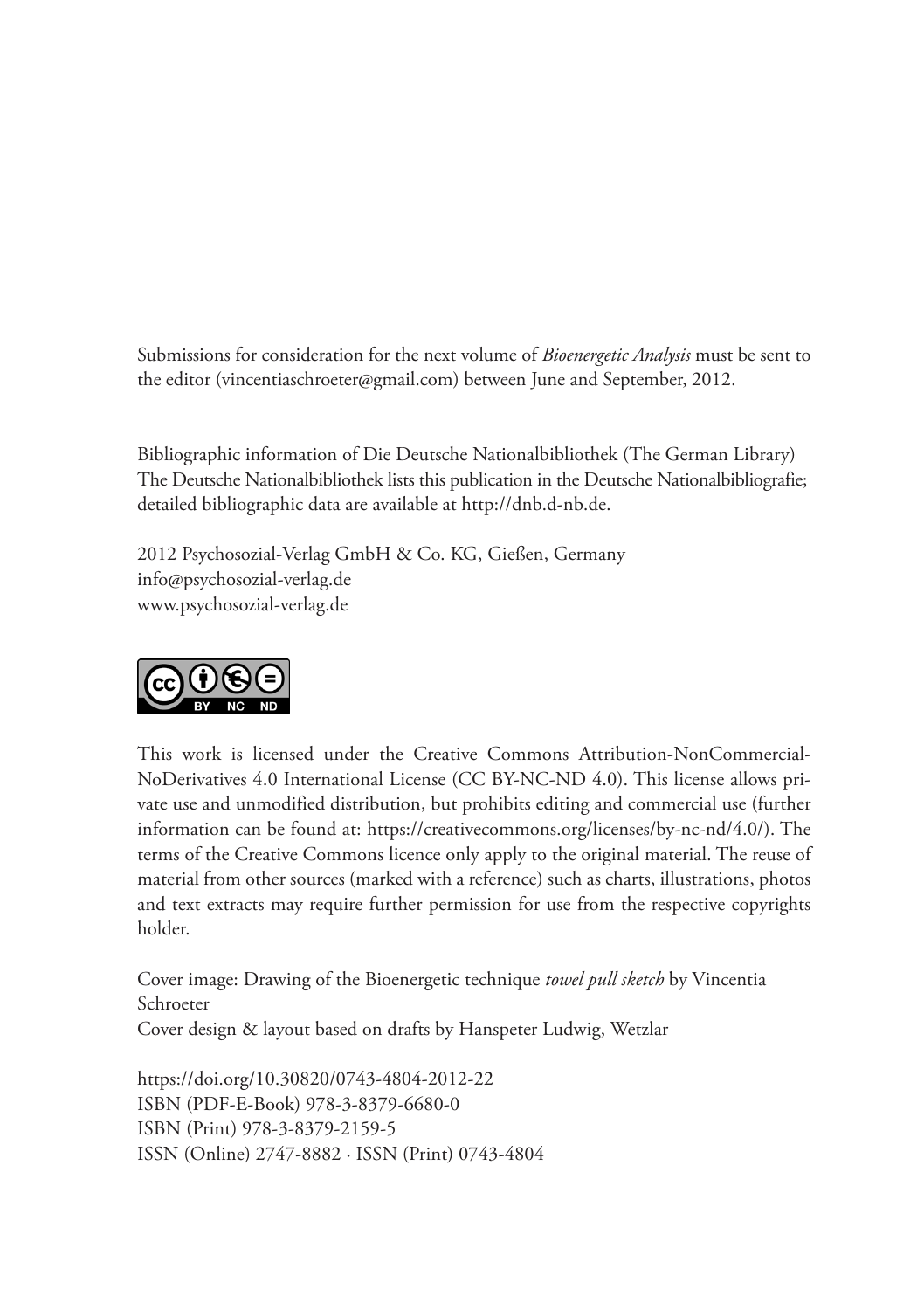## **The Expression of an Age-Old Need for Company**

#### **Infant Research and Bioenergetic Analysis**

*Nicoletta Cinotti*

#### **Abstracts**

#### **English**

This article aims to explore the subject of the dialogue between bioenergetic analysis and infant research. The *still-face* paradigm will be introduced, allowing the processes of self-regulation and interactive regulation to be explored, as well as the bodily root of emotion regulation, and showing a way to use the results of scientific research to enrich our clinical and training resources. Theoretical exposition will be followed by the presentation of a short clinical study, which illustrates the possibility of intervention using this paradigm.

*Key words:* self-regulation, still-face, interactive regulation, dyadic state of consciousness

#### **Säuglingsforschung und Bioenergetische Analyse: Ausdruck eines uralten Bedürfnisses nach Gemeinsamkeit (German)**

Dieser Artikel hat das Ziel, die Verbindungen zwischen Bioenergetischer Analyse und Säuglingsforschung herauszuarbeiten. Dazu wird das Still-Face-Experiment vorgestellt. Mit ihm können die Wechselwirkungen zwischen Selbstregulation und Interaktiver Regulierung sowie gleichzeitig auch die körperlichen Grundlagen der Emotionsregulation untersucht werden.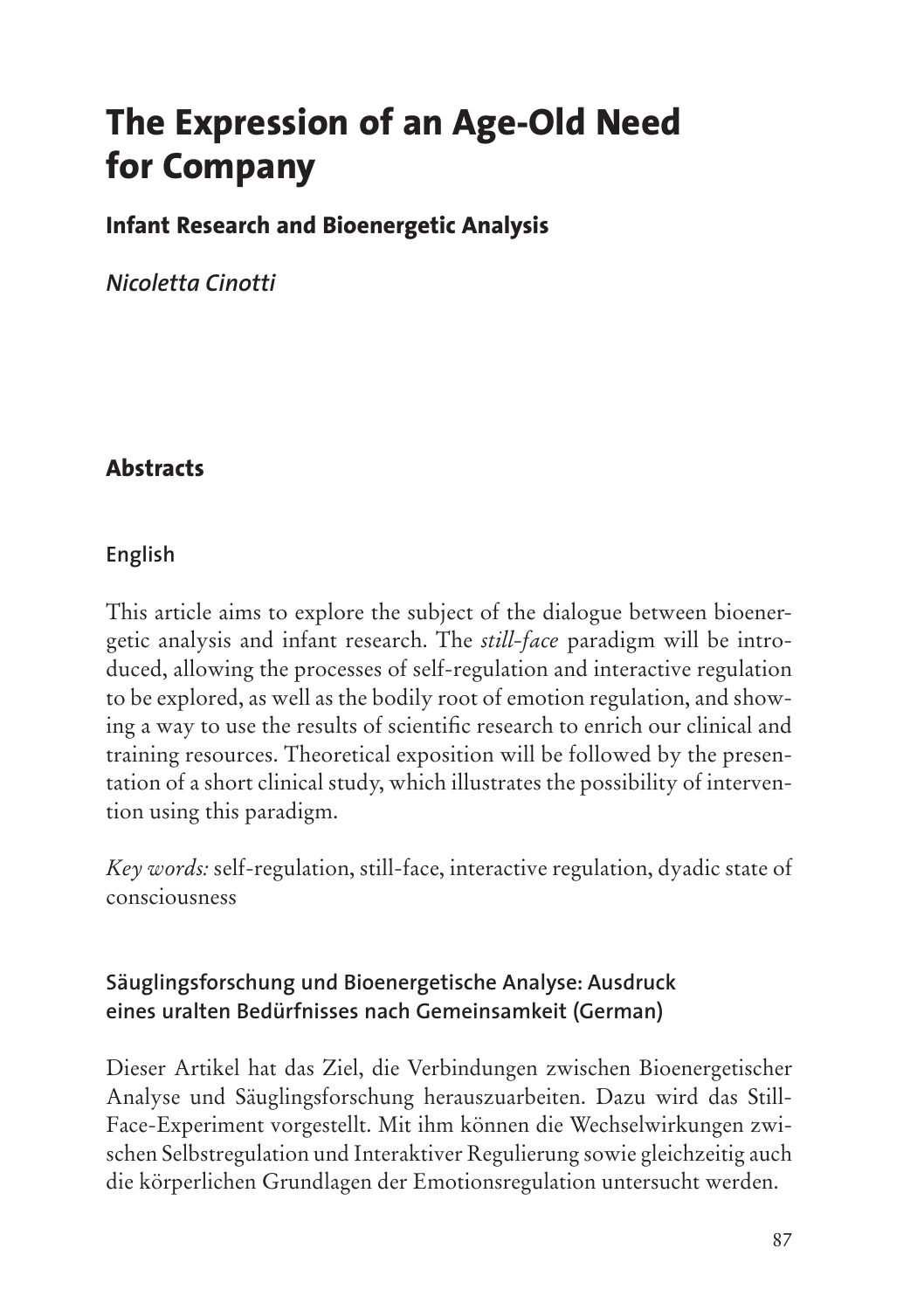Die Autorin zeigt anhand des Still-Face-Paradigmas, wie die Ergebnisse dieser wissenschaftlichen Untersuchungen ihre klinische Arbeitsweise und die Unterrichtsmöglichkeiten innerhalb der Bioenergetischen Analyse bereichert haben. Die theoretische Darstellung wird dann durch einen kurzen klinischen Fall ergänzt. Er veranschaulicht die Interventionsmöglichkeiten, welche die Anwendung der Still-Face-Paradigmas bietet.

*Schlüsselwörter:* Selbstregulation, Still-Face, Interaktive Regulation, Dyadische Bewusstseinszustände

#### **Le tres ancien besoin de compagnie: Recherche l'enfant et l'analyse bioenergetique (French)**

Cet article a pour but d'explorer le sujet du dialogue entre l'analyse bioénergétique et la recherche sur le jeune enfant. Le paradigme "still face" sera amené, ce qui permettra l'exploration des processus d'auto-régulation et de régulation interactive ainsi que celle de la racine corporelle de la régulation de l'émotion, il montrera une façon d'utiliser les résultats de la recherche scientifique pour enrichir nos ressource clinique et d'enseignement. La présentation théorique sera suivie par celle d'un bref cas clinique qui illustre la possibilité d'une intervention utilisant ce paradigme.

*Mots clés:* auto-régulation, still face, régulation interactive, état de conscience dyadique

#### **La expresión de una antigua necesidad de acompañamiento: La investigación infantil y el análisis bioenergético (Spanish)**

Este artículo explora el tema del diálogo entre el análisis bioenergético y la investigación infantil. Se introducirá el paradigma de la cara inmóvil, permitiendo explorar los procesos de auto-regulación y de regulación interactiva, así como la raíz corporal de la regulación emocional, y mostrando un modo para utilizar los resultados de la investigación científica a fin de enriquecer nuestros recursos clínicos y de formación. A la exposición teórica le seguirá la presentación de un breve caso clínico que ilustra la posibilidad de intervención utilizando este paradigma.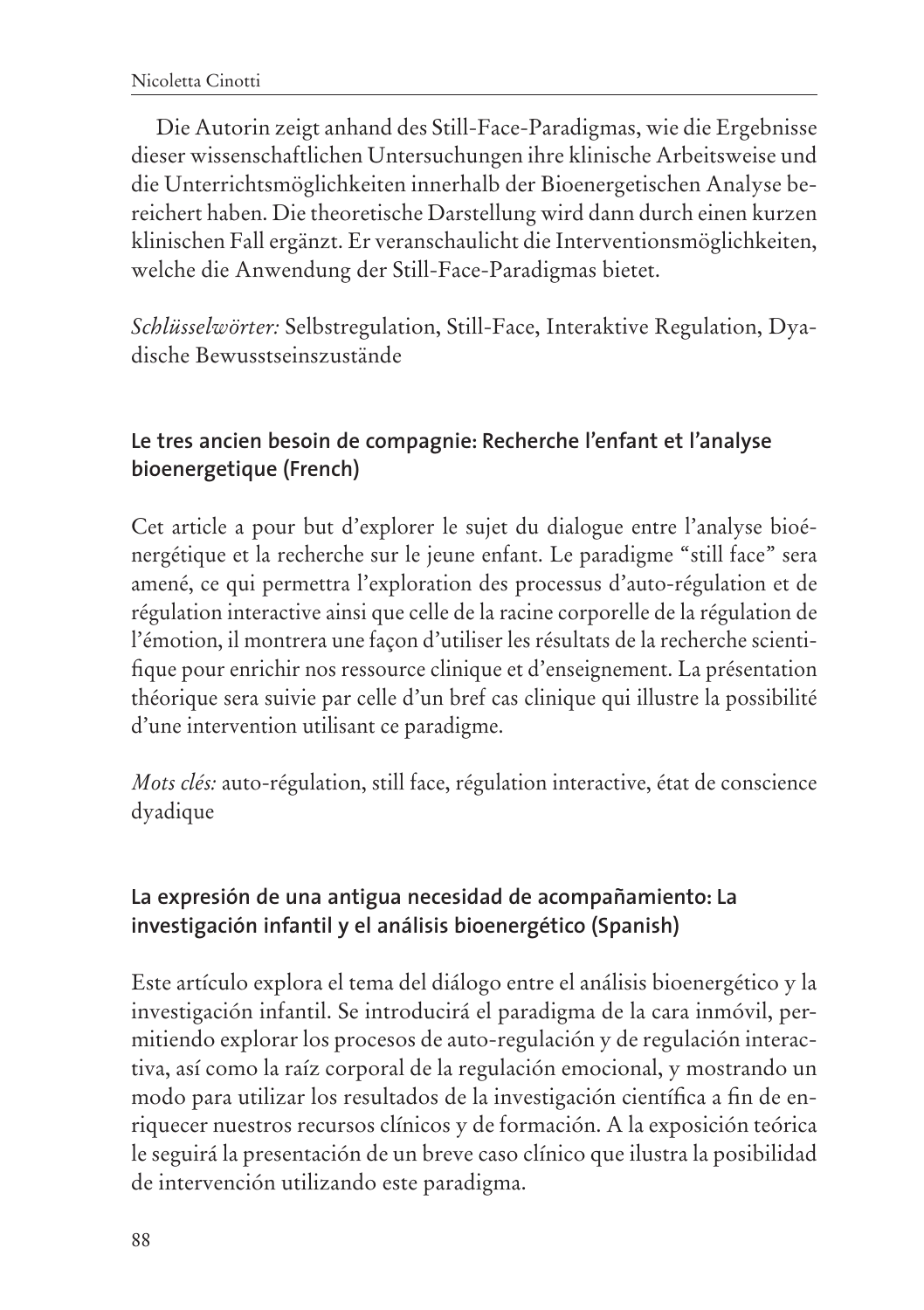*Conceptos clave:* auto-regulación, cara immóvil, regulación interactiva, estado de conciencia diádica

#### **L'espressione di un antico bisogno di compagnia: Infant research e analisi bioenergetica (Italian)**

Il presente articolo intende affrontare il tema del dialogo tra l'analisi bioenergetica e l'infant research. Nel farlo verrà presentato il paradigma della "still face" che permette di esplorare i processi di autoregolazione, di regolazione interattiva, e la radice corporea della regolazione emotiva mostrando come l'autrice ha usufruito dei risultati della ricerca scientifica per arricchire il suo patrimonio formativo e clinico bioenergetico. Un esempio di integrazione che può essere seguito poiché ne vengono illustrati gli aspetti teorici e pratici. Verrà anche presentato un breve caso clinico che esemplifica una possibilità di intervento utilizzando questo paradigma.

*Parole chiave:* autoregolazione, paradigma della Still-Face, regolazione interattiva, stato diadico di coscienza

#### **A expressão da necessidade tardia de companhia: pesquisa infantil e Análise Bioenergética (Portuguese)**

Este artigo visa examinar o diálogo entre análise bioenergética e pesquisa infantil. O paradigma *still-face* é introduzido, permitindo a exploração de processos de auto-regulação e regulação interativa, bem como a origem corporal da regulação emocional. Ao examinar o paradigma *still-face*, a autora mostra como usou os resultados de pesquisas científicas para enriquecer seus recursos clínicos e didáticos no campo da Bioenergética. Este exemplo de integração é ilustrado pela apresentação de aspectos práticos e teóricos do assunto. Um pequeno estudo de caso também é apresentado, para ilustrar as possibilidades de intervenção utilizando esse paradigma.

*Palavras-chave:* auto-regulação, *still-face*, regulação interativa, estado diádico de consciência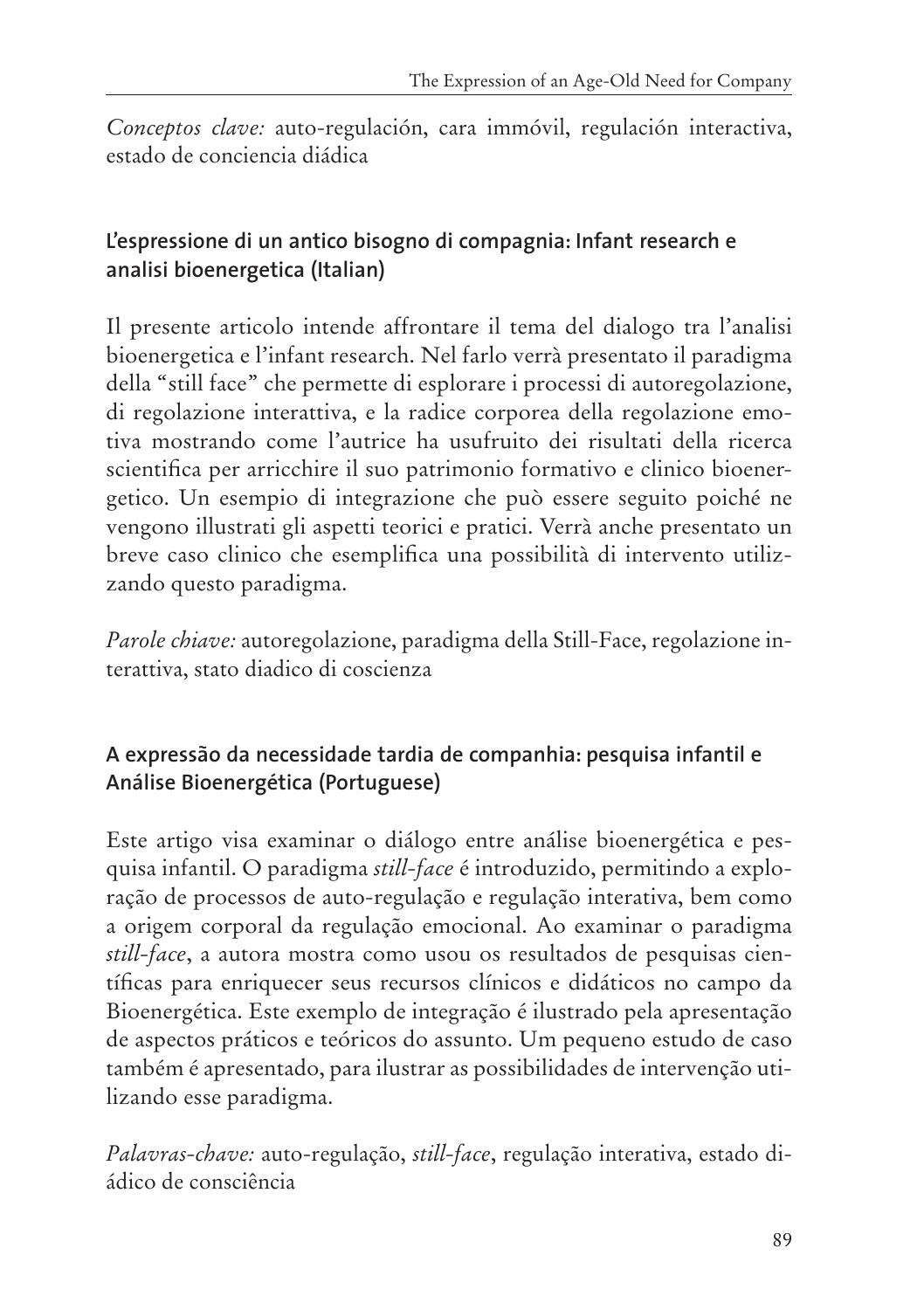#### **The still-face paradigm**

The still-face paradigm is a procedure for observing interactive behavior in infants aged between a few months and two and a half years, both in terms of normal development and in terms of evolutionary risk (Tronick, 2002; Montirosso et al., 2008). The validity of this procedure has been widely supported in numerous scientific studies (Mesman et al., 2009) and its main aim is to evaluate the infant's socio-emotional behavior and capacity for emotion regulation, as well as the mother's sensitiveness and responsiveness. It was developed over thirty years ago by Ed Tronick and his colleagues and is structured in three episodes of face-to-face interaction lasting two minutes each (Tronick et al., 1978). In the first episode, known as "Play", the mother is asked to interact with her child as she would usually do. In the second, known as "Still", she is asked to maintain a neutral, immobile facial expression and to refrain from interacting with the child. Finally, in the third episode, known as "Reunion", she has to go back to interacting normally with the child.

The three phases are filmed in order to have simultaneous paired images of the mother's and infant's faces, and these are subsequently analyzed frame by frame. Generally, in the Still phase, what is known as the *still-face effect* can be observed: the infant shows discomfort, which is expressed through negative emotions, motor agitation or, less frequently, stillness similar to that of the mother. In addition to these behaviors, other significant bodily signs are recorded, including a decrease in glances toward the mother and an increase in visual scanning and in the number of requests to be picked up (Adamson et al., 2003; Toda et al., 1993; Weinberg et al., 1999). Faced with his mother's continued unavailability for interaction, the infant feels forced to employ strategies aimed at self-regulating his negative emotional state resulting from a situation which, in some respects, could be seen as similar to the depressive response of self-absorption that some mothers may manifest (Tronick et al., 1978; Carter et al., 1990). In this sense, the still-face paradigm is an opportunity to evaluate the type of behavior the infant employs in order to regulate his own emotional state and/or how he tries to re-establish the normal interactive pattern by involving the adult as the external regulator of his emotions. We can often observe, on the part of the infant, self-comforting and self-stimulating gestures such as sucking and manipulating parts of his own body, or even freezing behaviors such as the immobilization of body language and gestures.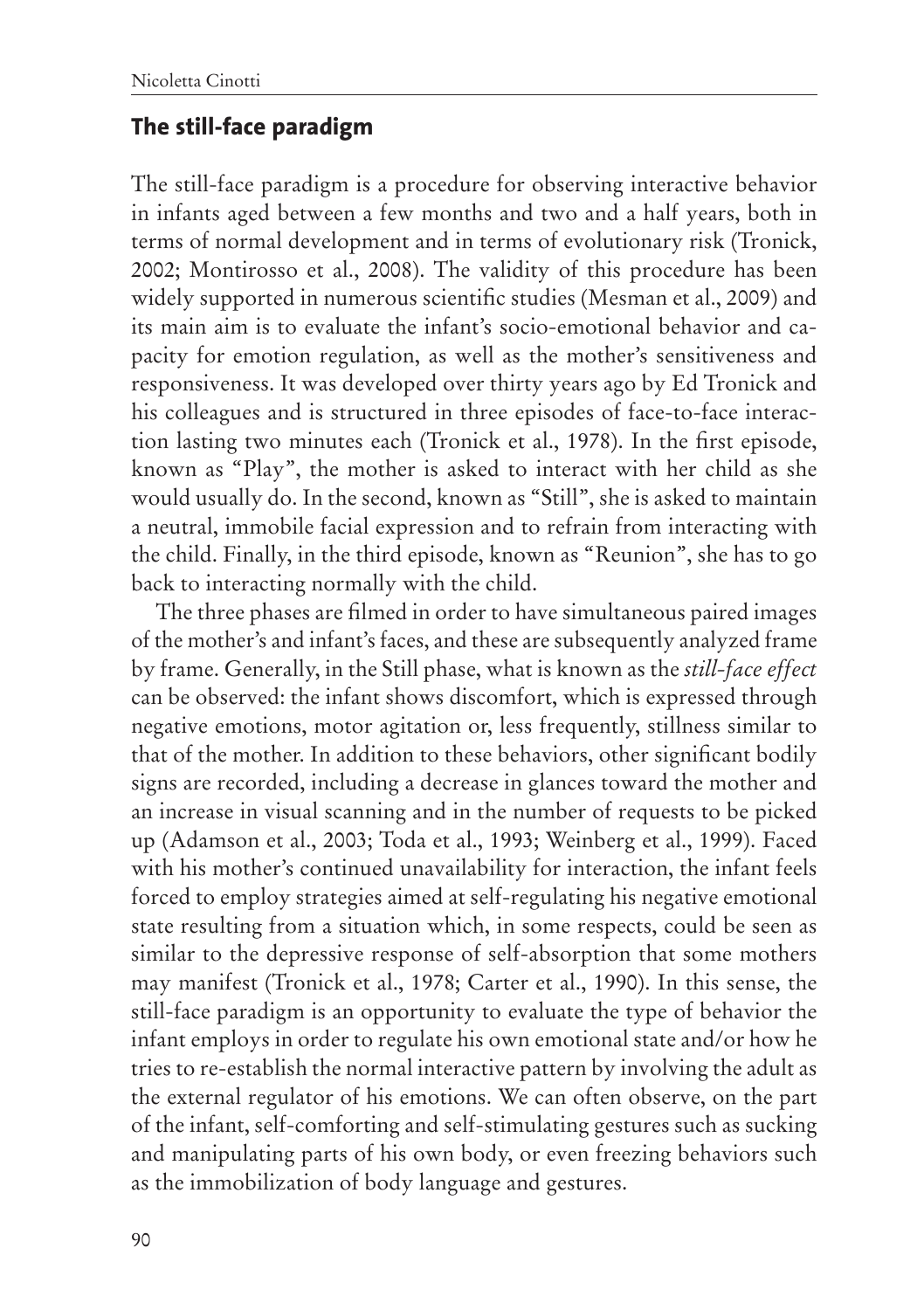The interruption of communication with the mother is a particular condition that demonstrates how much young infants "expect" to interact with another human being and how the desire for company is one of the primary motivations for movement, with signals of calling out – such as crying – or more-active behaviors such as visual scanning and rotation of the head. If this searching is unsuccessful – if this reaching out toward the world doesn't meet with a response – infants find themselves in a situation of destruction and impoverishment in terms of their relationship, which is reminiscent of the image described by Alexander Lowen regarding the development of the schizoid or oral character types. The discomfort resulting from the stillness of the mother's face is so significant that three-monthold babies manifest greater stress and gaze avoidance during the phase of maternal inexpressiveness than during short periods of separation from their parent (Field, 1994).

Even though this paradigm is artificial, it nevertheless enables us to have a very real idea of what happens during maternal unavailability and during the early organization of methods of self-regulation and interactive regulation. It shows the central role of the processes of repair when faced with the fact that the mother's attention, previously mainly oriented towards evaluating the capacity for attunement, is now detached from involvement in real interaction.

This paradigm, as well as the repetition, in a clinical bioenergetic context, of the same relational experience through experimental work with dyads – as we shall see in the subsequent case study – enables the process of interaction, breakdown and repair to take place.

#### **The role of repair as a metaphor for the therapeutic relationship**

The still-face paradigm underlines the importance of relational capacity in repairing inevitable errors. It is the experience of the effectiveness of repair after the Still phase that structures the infant's trust in himself and in the relationship. Research carried out by Tronick and his colleagues (2008) shows that, in real interaction, the mother and infant spend 70 to 80 percent of the time in a state of non-harmony without this being an indicator of dysfunction in the relationship itself. The health of the relationship is measured not so much by the time spent in harmony, but rather by the dyad's capacity for good repair in an appropriate amount of time.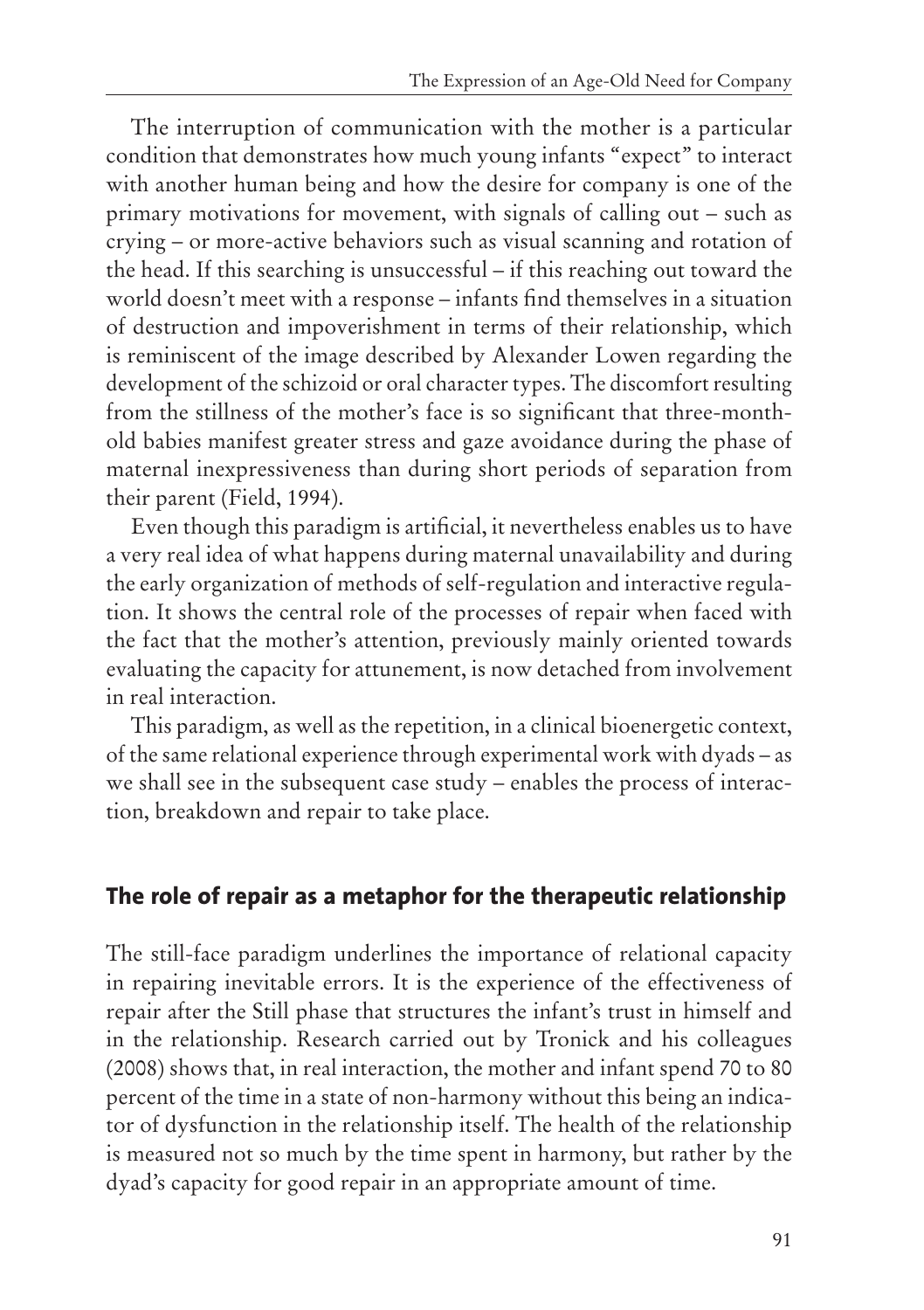What's more, from a clinical point of view we know that excessive attunement can, in fact, lie at the root of the development of narcissistic discomfort (Sander 2007). It becomes evident that the fundamental point is for the dyad to manage to repair the error. In this sense it is a method for exploring in a realistic way the relational breakdowns that take place every day in the mother-infant relationship – and in every other relationship, including therapeutic ones. It is the dynamics of this process (of interaction, breakdown and repair in terms of communication and relationships) that enable us to introject a representation of the Self with the capacity to transform negative emotional states into positive states. When this happens, what we experience – whatever our age – is a sensation of being in control of ourselves, that wonderful sensation of self-possession which, for Lowen, is one of the three pillars in the development of the embodied Self (Lowen, 1994).

Next to this trust in himself and through successful situations of repair, the infant develops that relational trust, which he can channel towards a calm and solid bond of attachment. The experience of repair underlies the construction of such a bond in adult relationships, too. In this case the breakdown is the moment when we express our discomfort and the repair is the moment when we feel that the other person has understood our experience and both parties come out of the situation enriched and strengthened.

On the other hand, experiencing repeated breakdowns in communication with partial and/or inappropriate repair makes an infant build a negative emotional nucleus characterized by anger and sadness and by a process of withdrawing from dealings with the world. To put it in bioenergetic terms, he becomes involved in building methods of withdrawal or avoidance with tensions or areas of breakdown – that include the eye area, the arms and the general level of activation – which lead to situations of hyperactivation or states of disassociation. This withdrawal, which is accompanied by denied or hidden feelings, is often expressed by a relatively significant lack of awareness. On countless occasions, our patients tell stories of their relationship failures but remain unaware of their own contribution to the failure, which lies in the reactivation of old interactive methods. Such an understanding cannot happen without a person becoming open to the reciprocal processes of emotion regulation.

The movement of opening and reaching out toward the world and the movement of withdrawal are central aspects in bioenergetics regarding the organization of character, or, if we prefer, the organization of personality.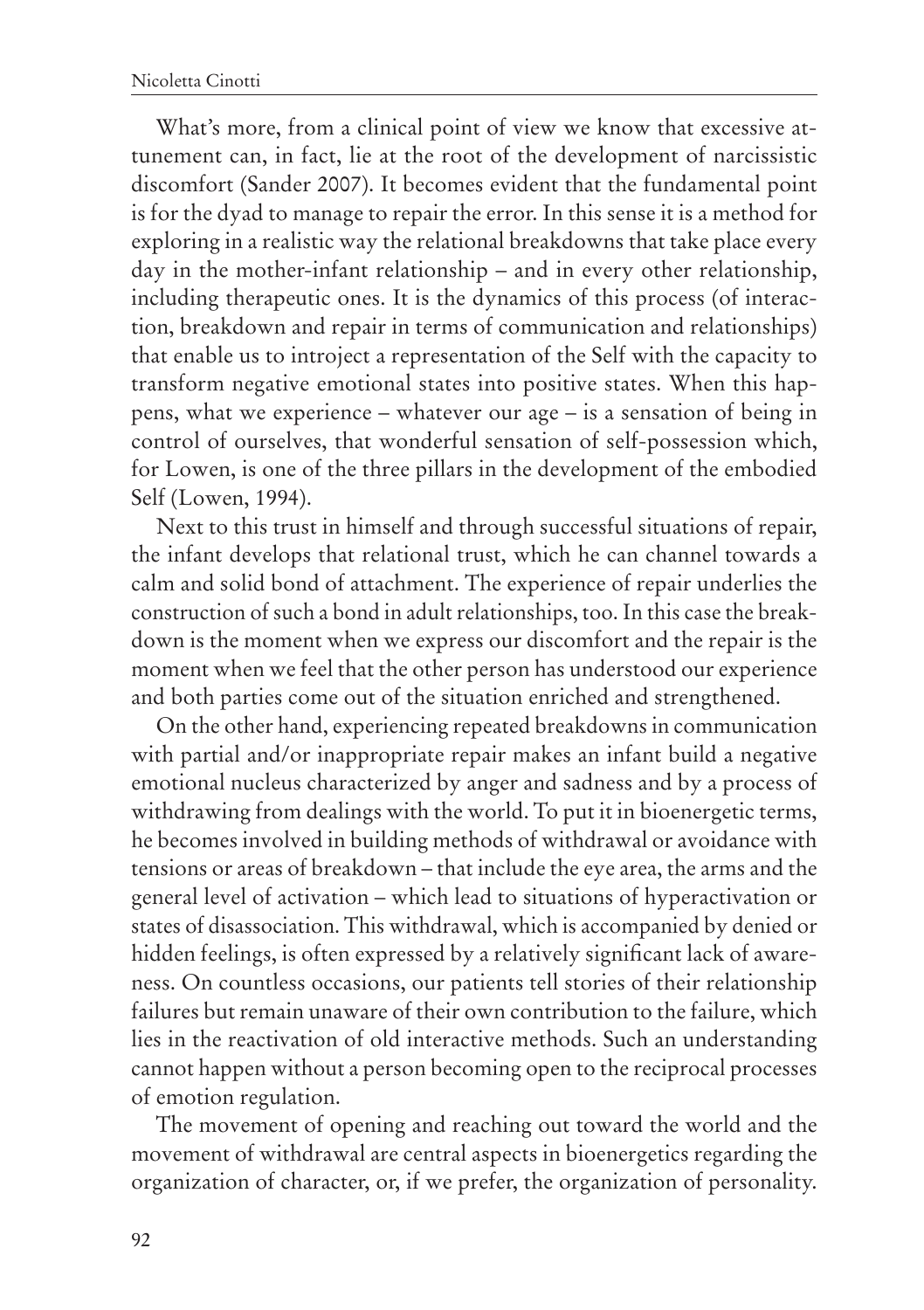These movements are reminiscent of the amoebae studied by Wilhelm Reich, which exhibit movements of expansion in the presence of a favorable environment and of withdrawal in the presence of adverse conditions. When an infant is forced to resort to forms of self-regulation for a prolonged period of time, or when his reaching out encounters unfavorable environmental conditions, his nascent relational capacity can be compromised (Tronick, 1989; Tronick et al., 1986).

Processes of self-regulation, since they are not expressions of withdrawal, need to be integrated with processes of interactive regulation. Reaching out and withdrawing should be fluid and vibrant movements, as, indeed, all movements should be. Offering adult patients in a clinic the possibility to experiment with, and not simply talk about, the experience of breakdown and repair enables us to understand, through the body, our relational method, thus making bioenergetic work a real somatic-relational process (Seick, 2007). In this work, as Louis Sander states, "We are not looking for the past, but for the logic of the strategies for regulating a patient's internal states" (in Schwaber, 1990, p. 228).

In general we continue to have recourse to interactive regulation, both for the pleasure of and the need for company and in the search for external help when the task we face is greater than our capacities. This is exactly what infants do. Moreover, in addition to this, co-regulation allows an infant to increase the capacity of his system, which is still immature.

We are driven toward therapeutic relationships by the need for interactive regulation, the expression of that age-old desire for company and the need to repair an *unresolved error*, which is an instance of *interactive regulation* that did not work properly and has left a mark on the pattern of self-regulation. The result of the repair will provide the meaning of the experience as a whole: interaction, lack of harmony, breakdown and repair. The experience of lack of harmony, which is so realistic in life, does not have a negative meaning in itself: it enables the infant to deal with new, expanding developmental tasks, just as it enables the patient to find new meanings for his own existence.

In this case, attention shifts from the trauma – the absence of communication in the *still* phase – to the relational process as a whole and the capacity of the dyad to repair the failure by expanding its own world of meanings in this way and allowing the growth and development of new and more complex methods of living in the world. Through these processes many of the subjective meanings, which settle in the personal memory and the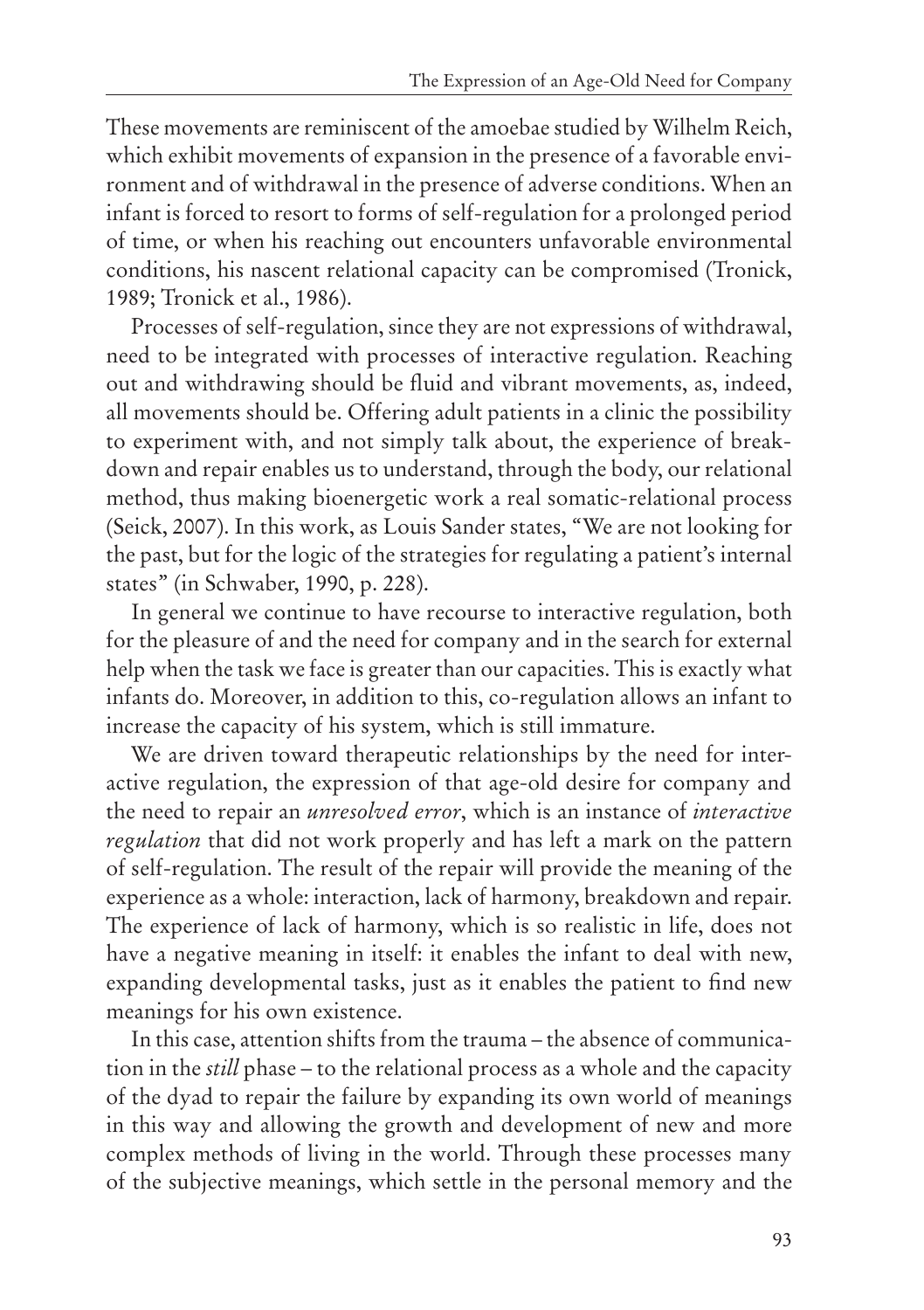emotional and physical biography of each individual, are built. Lowen anticipated this sensitivity and used it in his clinical work with adult patients: "The individual, who as a child or infant had never consciously experienced certain sensations, cannot acquire them through analysis. Where a person has suffered from a lack of feelings of security in early life, what is needed in therapy is not only analysis but the opportunity and the means to acquire that security in the present" (Lowen, 1975, p. 287).

The role of the interlocutor, caregiver or psychotherapist in the somatic-relational therapeutic process is to offer, first of all, validation to the experience that is taking place. The psychotherapist thus becomes an "empathetic co-discoverer," as David Finlay (1999) succinctly states. This validation, which is substantiated by empathetic resonance, is the sharing of a state and is not confined solely to the emotions, but also includes the state of awareness. Partaking in the understanding, which leads to repair, is a validating experience that restores self-awareness, just as the absence of self-awareness can be invalidating. At the moment in which we feel known or recognized by another, an experience of reflexive awareness begins. When the mother-infant relationship is harmonious and the caregiver understands the infant's needs and formulates a response, the experience that the infant undergoes within himself is one of increased embodied awareness, self-control and *self-agency* (Cinotti, Zaccagnini, 2009). In this sense the therapeutic process is also measured with the change, the continuity and the progressive expansion of the coherence and complexity of one's own self, a typical feature both of developmental processes and of the clinical relationship.

Methods of early regulation are also a valid indicator of how the infant will organize his own emotional experience before it becomes a stable bond of attachment (Schore 2003a, Schore 2003b). In the first six or seven months of an infant's life, we can observe an intensification of privileged contact with the mother, who is, nevertheless, not yet identified as the exclusive reference figure (Bowlby, 1969; Ainsworth et al., 1978). It is only from the second half of an infant's first year that the bond clearly emerges, fostering the development of the attachment. The quantity and quality of the interactions, breakdowns and repairs that the mother and infant undergo in the first six months represent a fundamental experience in the process of constructing the bond because they form the framework within which the type of attachment will be defined. Similarly, the first few months of psychotherapy are often the most delicate because it is during this time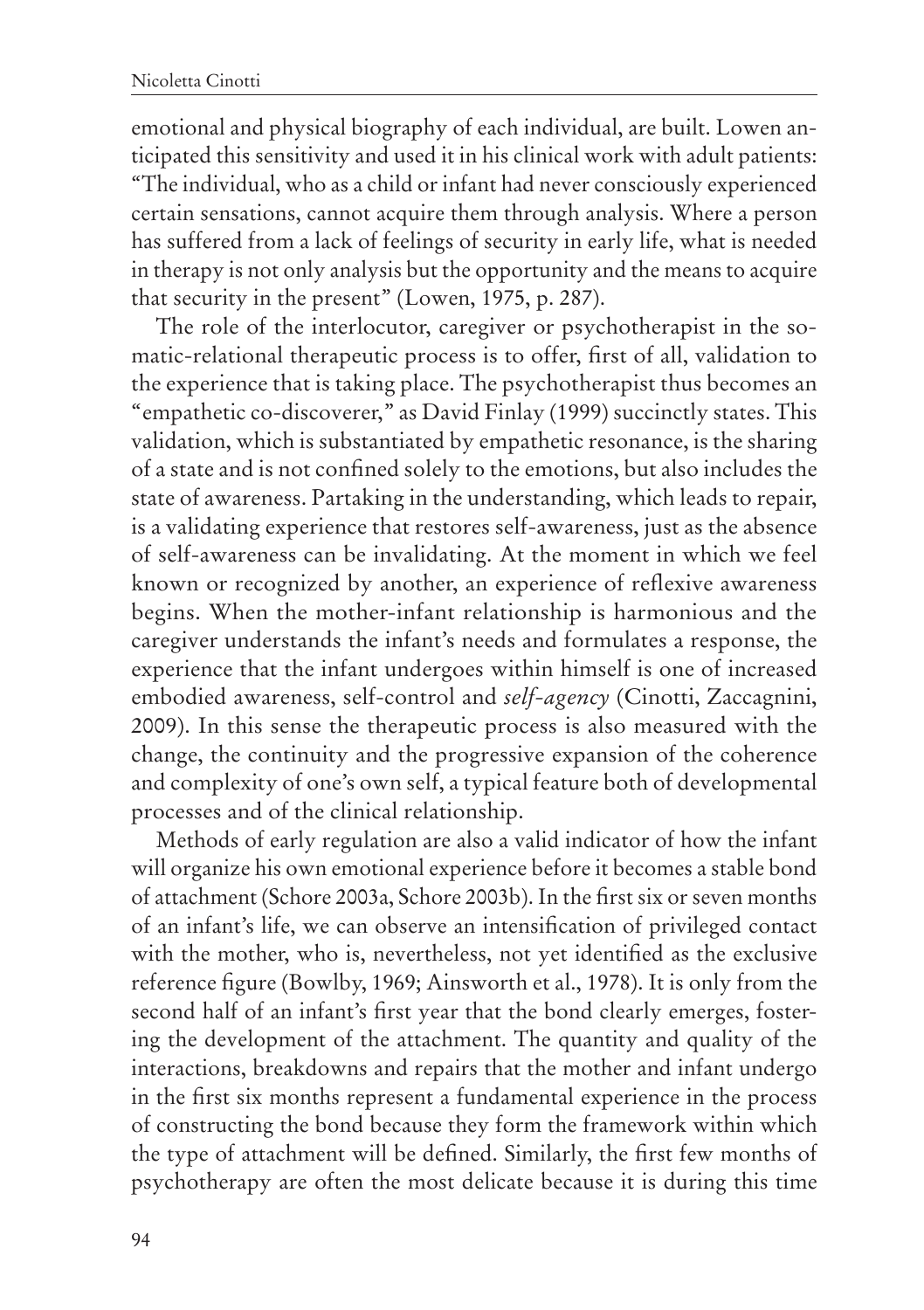that an effective working partnership and a solid therapeutic relationship are being established.

#### **Ways of being together**

In fact, emotion regulation in the first few months of an infant's life follows the paths that, to a certain extent, enable us to perceive subsequent ways of "being together." Diener and his colleagues (2002) have traced some of these likely paths. The first possibility is where the infant's self-regulatory capacity and his use of interactive regulation coexist in a balanced way. The infant experiences a sense of self-efficacy or self-possession in terms of his capacity for regulating his emotions in an autonomous way and, where necessary, is flexible enough to be able to turn to an adult figure. He is able to express his own emotions – the self-expression, which forms the second pillar of the embodied Self (Lowen, 1994) – whether these are positive or negative, and the caregiver is perceived as emotionally available. The repetition of experiences of breakdown and repair and the presence of a sufficiently affectionate mother allow a fullness of self-awareness to develop, which integrates self-expression and self-possession. It is highly likely that this will be the basis for the establishment of a secure attachment.

I like to quote my colleague Silja Wendelstadt, who has spent almost thirty years studying the early mother-infant relationship through Eva Reich's gentle bioenergetic massage. In the paper she presented at a conference in Camogli, Italy, in 2009 – which was dedicated especially to "The regulation of emotions" – she discusses emotion regulation as a form of "bioenergetic contact"1 "'Bioenergetic contact' between two human beings is a rhythmic, pulsating process, a process of tension-charge and relaxation-discharge, as Wilhelm Reich described it. All emotions have this rhythm: breastfeeding, love, joy, anger, crying and so on."

And we mustn't forget Reich himself, who states in "Children of the

**<sup>1</sup>** My collaboration with Rosario Montirosso, an Italian researcher who works very closely with Ed Tronick, has produced two educational events: a conference entitled "La regolazione emotiva"("Emotion regulation") in Camogli in 2009 and two seminars for advanced-level study:"Gli affetti come organizzatori dell'esperienza"("Emotions as organisers of experience"), in Genoa in 2010, led by Rosario Montirosso, and "La regolazione delle emozioni nella relazione precoce madre-bambino" ("The regulation of emotions in the early mother-infant relationship"), led by myself and Rosario Montirosso.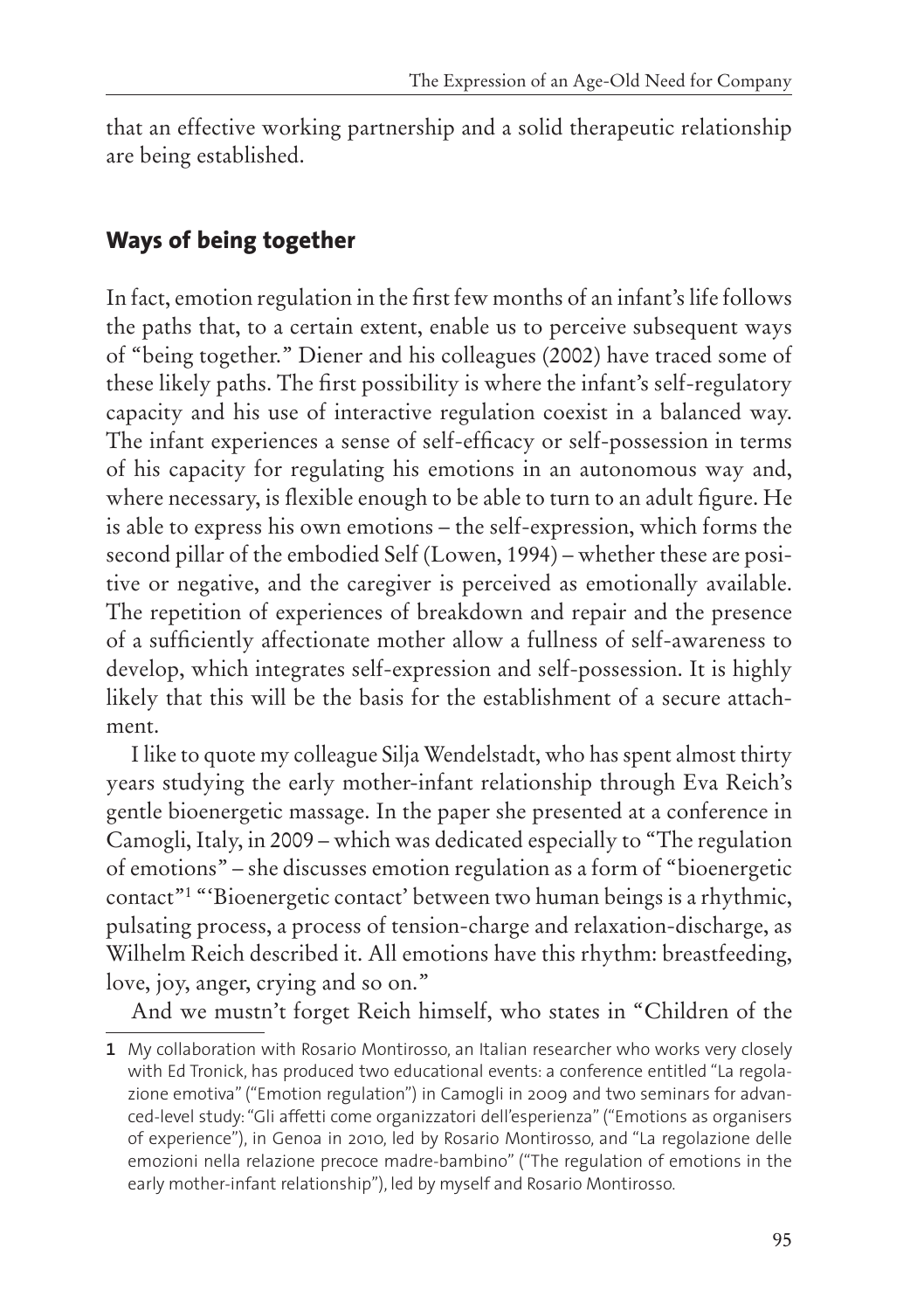Future": "The bioenergetic sense of contact, a function of the energy field of both the mother and the child, is unknown to specialists. Bioenergetic contact is the most essential experiential and emotional element in the interrelationship between mother and child, particularly prenatally and during the first days and weeks of life. On it, basically, the future fate of the child depends. It seems to be the core of the emotional development of the newborn infant. We know very little about it" (Reich, 1942).

It seems that both of them are speaking, using different words, about that process of mutual reciprocal regulation that concerns us<sup>2</sup> (Tronick, 2008).

If emotion regulation is focused solely on self-directed methods – in other words on self-consolation, self-stimulation and the exploration of one's environment in order to limit the need to turn to an adult – we will also find linked to this a reduced expression of negative emotions and the mitigation of positive ones. That's because the adult reference figure is identified right away as not available to provide relief from negative emotions. Such a condition can easily develop into an avoidant attachment bond. The capacity for protesting through frustration is inhibited or excessively mitigated.

Tronick (2008) repeatedly underlines how incapacity for coherent protest is transformed into restrained and inhibited behavior. From a bioenergetic point of view, it is inevitable there be a reference to the important role taken on by actions that "organize" protest, such as kicking and hitting, accompanied by the word "No," the manifestation of a breakdown that could not be expressed either through anger or through sadness. Helping the patient to reorganize this "aborted" behavior can restore that sense of self-control, which he has probably lost.

**<sup>2</sup>** The Mutual Recognition Model (MRM) (Tronick, 1989) aims to define the socio-emotional processes of communication microregulation that produce the unique and specific characteristics of the relationship in question. The simultaneous communication of the affective evaluation of what is happening in the interaction between mother and infant creates, or rather co-creates, relational movements which go from phases of forward movement (moving along) through "now moments" to "moments of meeting" (Stern, 1998). The attention to co-creation underlines the dynamic and unpredictable aspects present in the mother-infant relationship, just as in any other relationship. Ed Tronick prefers the term "co-create" to "co-construct", which is more typical of Stern, to underline that there is no definite final state to be reached (for example secure attachment), rather a continuous becoming of affective movements. An important consequence of co-creativity is that interactive"defects", instead of indicating something that is not working in the interaction,form the material for co-creating new ways of being together. For further exploration of the subject, see Tronick, 2008.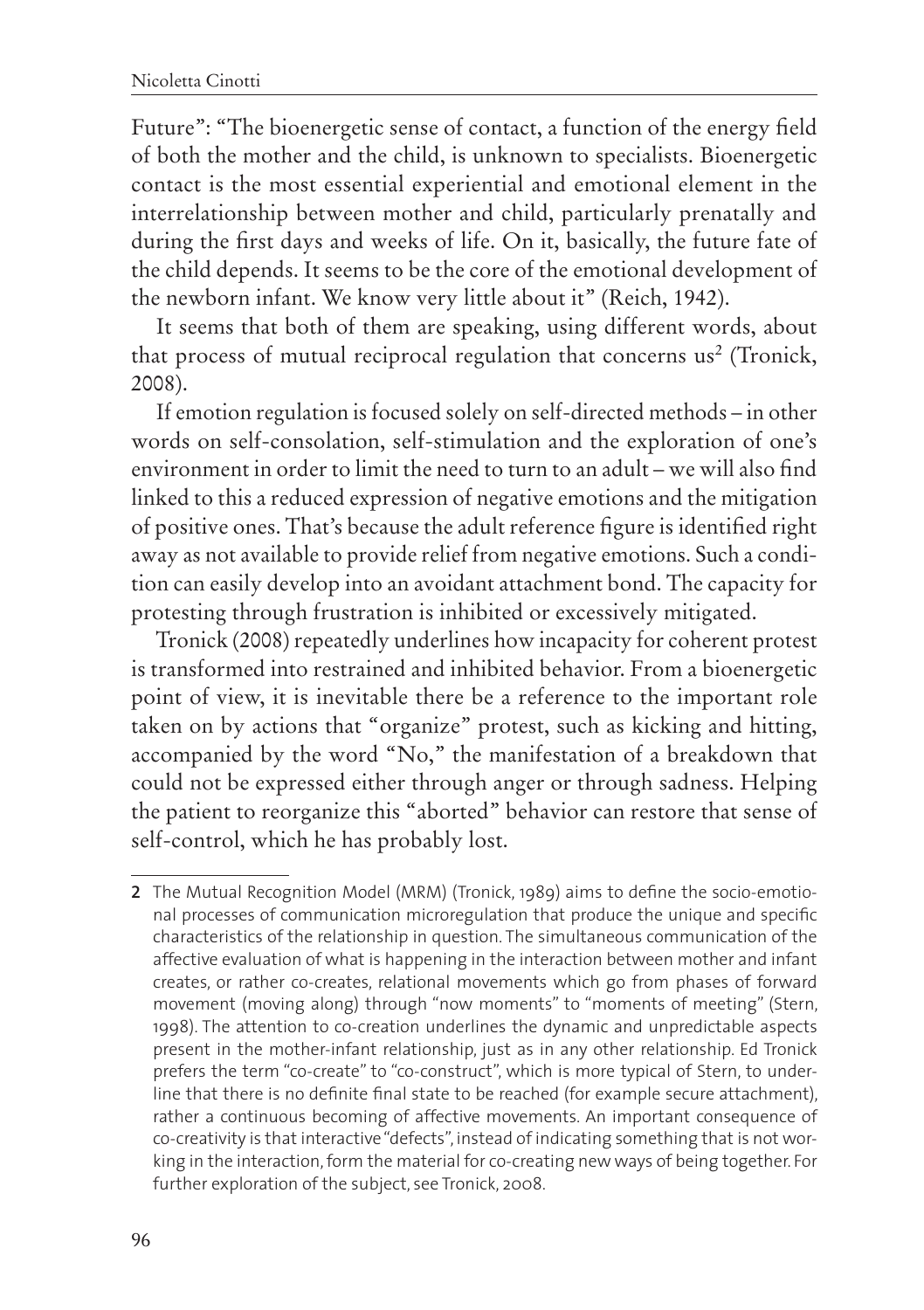A third outcome, finally, is that the infant resorts exclusively to regulation by another. In such a case, when experiencing discomfort, he will search excessively for relational support and will display a tendency for hyperactivity. In this case the infant emphasizes the expression of negative emotions to attract the attention of the caregiver, who often adopts intrusive relational methods with a low degree of predictability or, conversely, with a constant tendency towards emotional unavailability, often developing an ambivalent-resistant attachment (Fedeli et al., 2010). These infants grow into patients who remain passive, waiting for therapy to provide a solution to the problem. They need to find their own roots and their own ground in order to grasp the sense of their own personal and relational movement. These patients need to learn to experience their own company, instead of always relying on "the other", whose presence as emotional regulator is all-powerful in their lives.

Regulation of emotions is not only concerned with short-term emotional states, but also with ones that are more prolonged and those that play a part in the structure of the infant's mood. Tronick (2002) suggests this takes shape like an emotional process that plays an anticipatory role with regard to future experiences. On a related note, Daniel Stern talks about the *vitality profile*, meaning the rhythm, timing, form and intensity of the communicative exchange within the dyad, and the expression of the temperament of both infant and mother3.

A good example of the structuring of infant mood with regard to early relational exchanges can be observed in the case of maternal depression. Depressed mothers are less able to understand their children and, as a result, to respond in an appropriate way. They are often less empathetic and expressive, they withdraw their gaze more frequently and are more susceptible to failure during repair. As a result the infant will tend to establish a negative emotional state, thus becoming more resistant to the subsequent social stimuli he may receive. The infant, sharing his mother's sadness, will end up assimilating this and reintroducing it in his subsequent interactions with the adult (Tronick, 2005).

It is no coincidence that infants with depressed mothers tend not to look

**<sup>3</sup>** In clinical bioenergetics, Guy Tonella has explored this aspect, making a distinction between emotions, understood as emotive events, and vitality profiles (Sander 2007; Stern 1985, Tronick 2008): if emotions are, by their very nature, transitory, vitality profiles constitute stable methods of activation which people experience and tolerate, the expression of their energetic profile, to use a phrase that was very dear to Lowen.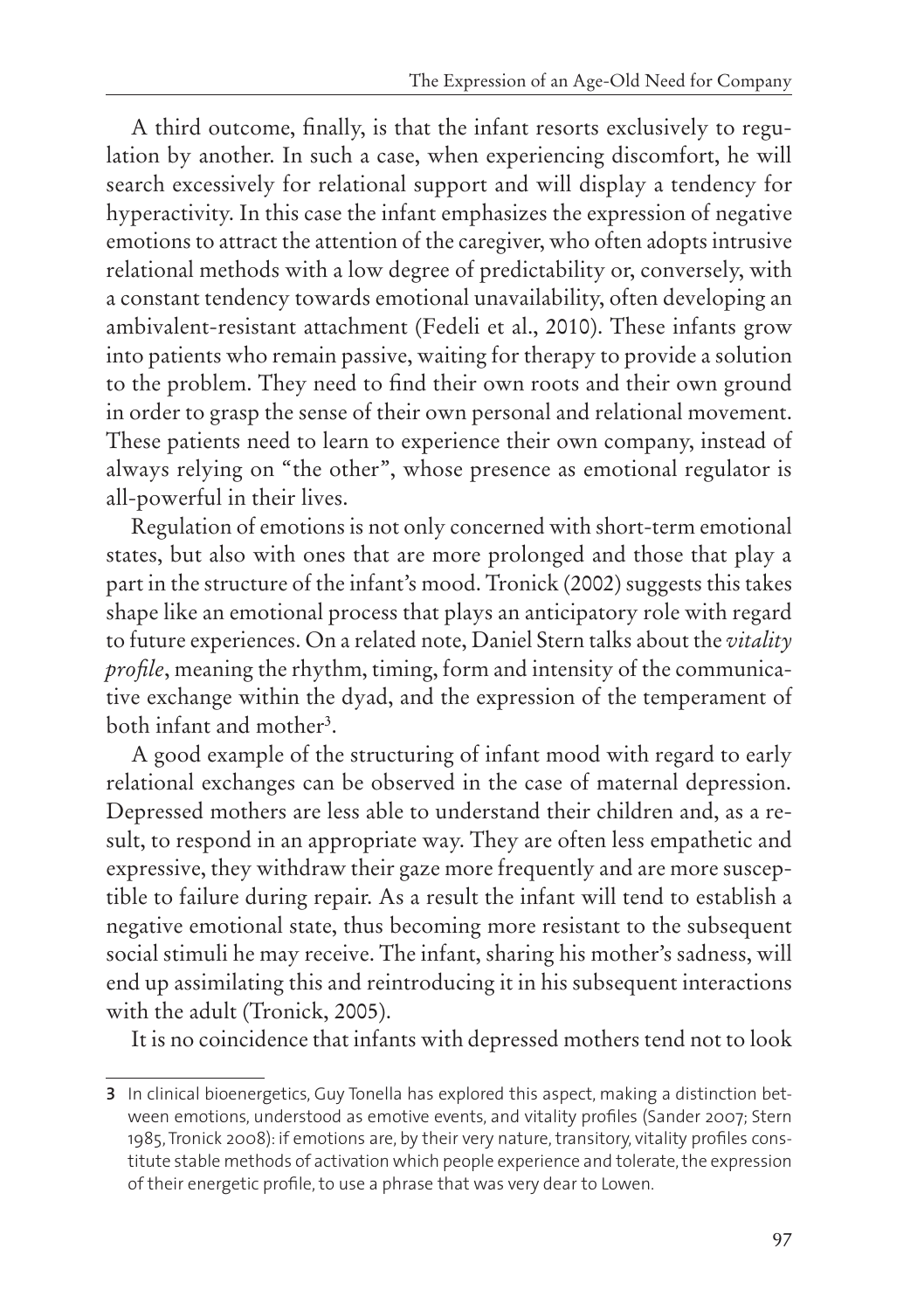at their own mother, to display prolonged negative feelings and generally to come across as more angry. Once it has been established, the infant's negative mood models the affective methods of "being with," compromising the quality of the socio-relational experience. The interactive methods adopted early on by the mother tend to become established over time and have an effect on the quality of the infant's behavioral, cognitive and socio-relational development (Murray and Cooper, 1997). The children of depressed mothers display more negative interaction with unfamiliar adults, are less competent on a social level and interact less (Field, 1998). These are infants who have a significant effect on people from outside the family. Even when these outsiders are unfamiliar with the infant's story, they tend to smile less, have less physical contact with the infant and keep a greater interpersonal distance. This is exactly what happens with depressed patients, who tend to withdraw their gaze and have a lower motor activity level, and who risk receiving less suitable treatment.

The methods of interaction used by depressed mothers do not all form a homogeneous whole. At least two types of interactive pattern have been identified. On the one hand, there are mothers who employ more-intrusive relational methods and on the other, by contrast, there are mothers with a marked tendency towards detachment and withdrawal. The children of hostile and intrusive mothers are faced with a different emotional climate from the children of detached and withdrawn mothers. In the first case, the mothers tend to interrupt the infant's activities and even prevent interactions being repaired. Faced with an obstacle to his activities, the infant experiences a state of anger, which, if repeated, will become internalized. By contrast, in the case of detached or withdrawn mothers, infants display regulation characterized by self-comfort, and the repetition of relational failure will foster the development of a mood characterized by sadness.

#### **Supervision in the light of emotion regulation**

An analysis of the intrinsic developmental processes in the mother-infant relationship allows us easily to grasp some of the dynamics between patient and therapist, thus helping us to understand what brings about therapeutic change. It is precisely because of its predominantly non-verbal aspects that mother-infant interaction presents itself as a powerful model for investigating that "extra something" that "happens" in every relation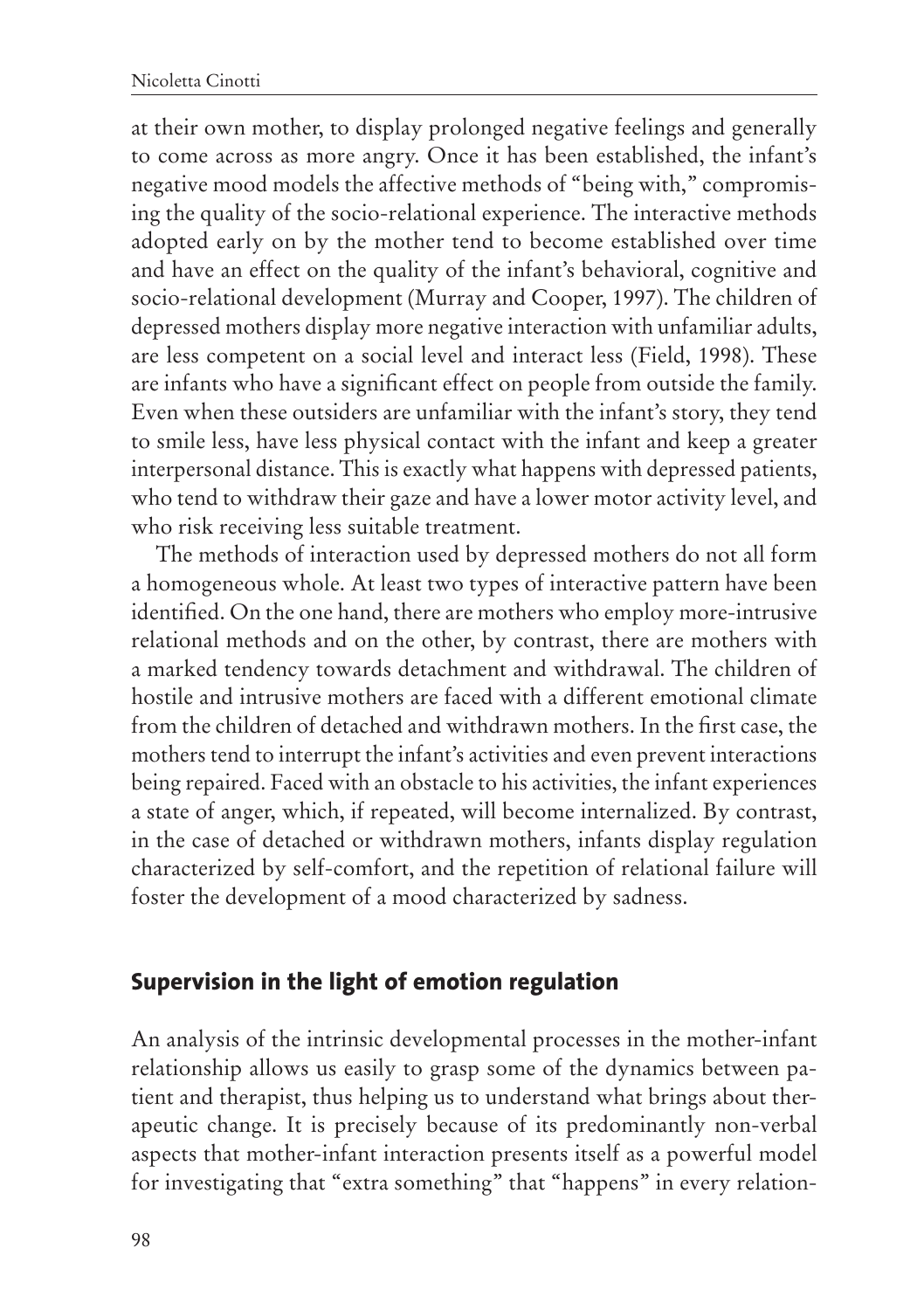ship characterized by strong emotional involvement, like the therapeutic relationship.

In the three years of supervision in the light of emotion regulation, which I have run with a group of bioenergetic colleagues, analysis of the therapeutic *error* was preceded by analysis of the repair of the error, which the therapist carried out, often unconsciously and on a bodily and nonverbal level, immediately after producing the breakdown. Concentrating on this has given us a better understanding both of the colleague's style of repair and of those elements of bodily resonance that led him to tune in to the most-suitable kind of repair for that particular moment. Attention to self-regulatory processes of repairing breakdown also allow us to evaluate how much the therapeutic relationship is moving toward new ways of responding with regard to attachment figures and how much past experiences continue to be repeated.

This perspective is interesting because it overturns the subject previously being explored in supervision and allows us to minimize the aspects of shame and guilt linked to the error and place greater value on aspects of resourcefulness, which are so important to the therapeutic relationship.

Supervision in the light of emotion regulation is a two-person process. Patient and therapist are involved in a reciprocal system of development, which is mediated by perception, exploration and awareness of emotions. Like the mother-infant dyad, they use subtle bodily indicators, and supervision increases awareness of these. In this sense, the patient and therapist are involved in a system of mutual reciprocal regulation that Tronick discusses with regard to the mother-infant relationship. In this process of supervision, self-regulation becomes a tool for understanding the bodily organization of defenses, while interactive regulation enables us to grasp how the patient-psychotherapist dyad moves, opening a new, interesting chapter concerning *relational movements*.

#### **Therapeutic change: relational movements**

We cannot forget that underlying vegetotherapy and bioenergetic analysis is the understanding that movement is the language of the body as it expresses an emotion, or the way in which we organize ourselves in order to hold back an emotion (Reich, 1933; Lowen, 1958). We cannot, however, confine ourselves solely to reading the body if we really want to lay claim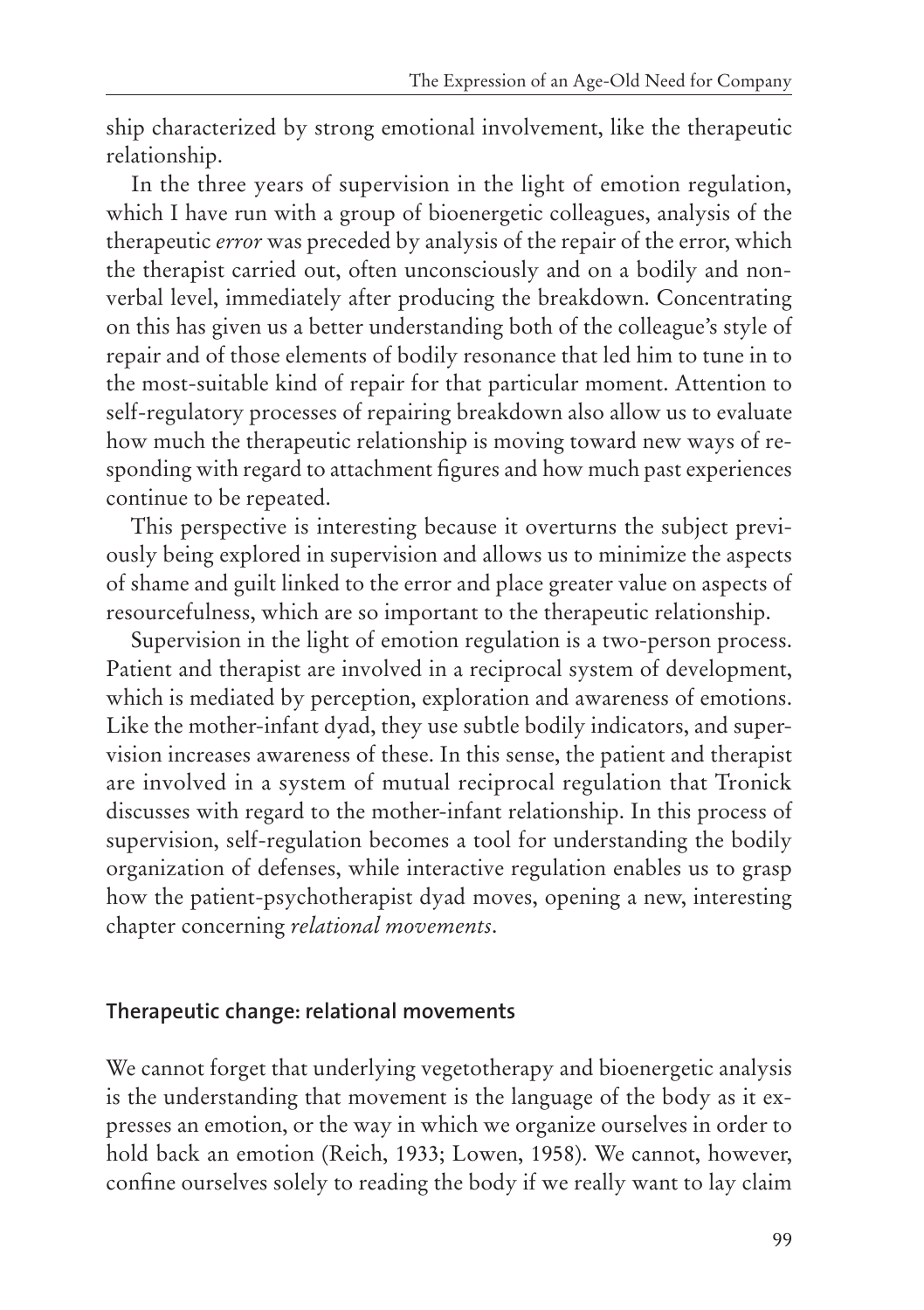to the somatic-relational nature of current bioenergetic analysis. Therefore, in the light of emotion regulation, the patient-therapist dyad is also involved in a relational movement of reciprocal microregulation, which we discussed a short time ago, and in a proper relational movement of more macroscopic dimensions.

With regard to this, Stern (1971, 1985, 1998, Stern et. al. 1985) talks about three relational movements: *moving along*, which represents the phase of forward movement, and *now moment* and *moment of meeting*, which are the expression of the space-time in which the transforming meeting takes place. This space-time is always the present (Stern, 2004). The present is when the corrective emotional experience comes about, and is linked to experiencing something new. This new experience redefines the relational model and allows the phase of forward movement, of integration of the traumatic experience and of newness to come about, transforming the experience that is taking place.

In this case, the reading of relational movements in the supervision process also strengthens the aspects of bodily resonance that are very closely linked to bioenergetic practice and provides a perspective less oriented towards failure and more oriented towards the therapeutic process. It's a process where the patient and therapist experiment with new relational movements or update old methods of response, which are also an expression of their methods of self-regulation.

Beatrice Beebe and Frank Lachmann (2002) have emphasized the role of bi-directional coordination as an essential element for understanding the processes of co-construction of meaning, which are typical in each human relationship. Although every individual can be conceived of as a self-regulating unit, it is similarly evident that processes of regulation by another do not only organize behavior but also design the sense of relational experience and first-person lived experience. The dyad – whether it is parent and infant or therapist and patient – moves within an interactive matrix, which provides the frame of meaning for lived experience.

It is no coincidence that Tronick talks about "dyadic expansion of consciousness." If there is adequate emotion regulation in the mother-infant system, it becomes possible to tackle, resolve and incorporate increasingly complex tasks. Through these acquisitions the infant expands his own state of consciousness of the world, becoming more complex and coherent. The same thing happens in the therapeutic relationship, which provides the patient – through the experience of a different, interactive regulation – the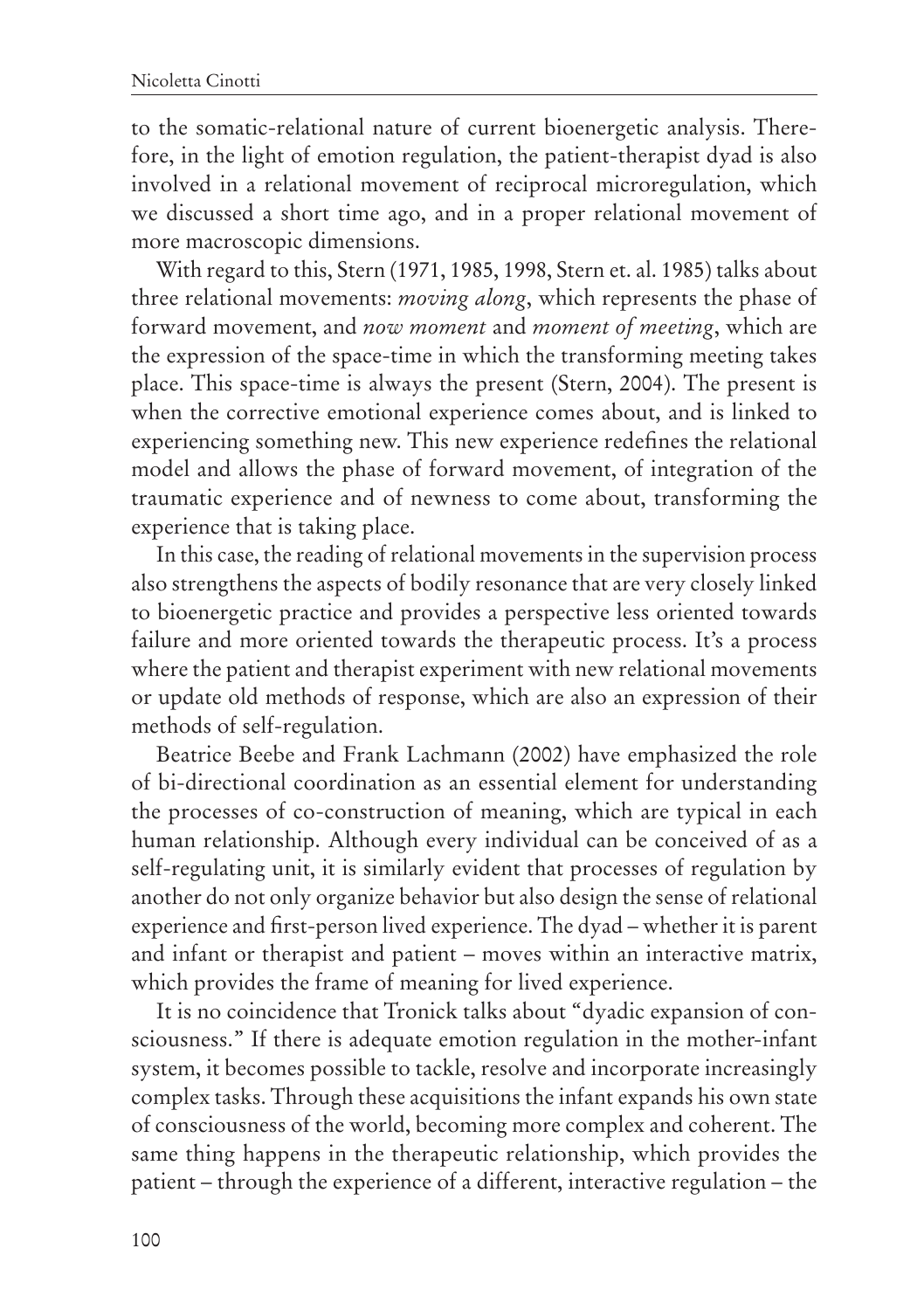opportunity to acquire a more-effective self-regulation that is better adapted to the situation. The emergence of a dyadic state of consciousness allows us to move forward in terms of mental organization since it creatively provides new "scenarios" of being together.

#### **A short clinical case**

Maria is a patient whom I have been treating for four years. When she began treatment, she had a serious phobic disturbance that caused her to have paranoid thoughts toward strangers, whom she perceived as criminals. It also made her develop a severe eating disorder based on the idea that certain foods were polluted or contaminated. Within six months she had lost more than ten kilos (twenty pounds). Her fear prevented her from having any pharmacological treatments, including those involving psychopharmacological drugs, which would have been very useful when she began treatment. Despite the severity of her symptoms, she appeared normal and successfully hid her phobia of contact by using ingenious tricks. Her situation had deteriorated considerably and was serious enough to force her to ask for help because of a problem at work. She feared she was becoming insane and, even worse, was afraid that other people would notice that she was dominated by her fear.

Her fear of becoming insane immediately seemed to me to be the best point of contact with reality. Maria did not believe in the reality of her thoughts, but she had to behave as if they were real. Her recognition of the distance between reality and her fears was a central point in our therapeutic partnership. We began treatment with a weekly session. After a year of individual therapy, the sessions were supplemented with a weekly bioenergetic exercise class and a monthly group session.

I am going to describe a session that took place during group work in her third year of therapy. It is an example of how I use exercises of reaching out and withdrawal as preparation for still-face work.

The initial part of the session within the group therapy works on the bow and the bend-over as tools for regulating – and self-regulating – the opening and closing of relationships. After this, I introduce dynamic grounding work to provide the opportunity of experiencing opening and withdrawal while remaining in an upright position. I use the first part as an equivalent to the interaction phase in the still-face paradigm. In fact, I prefer the person to come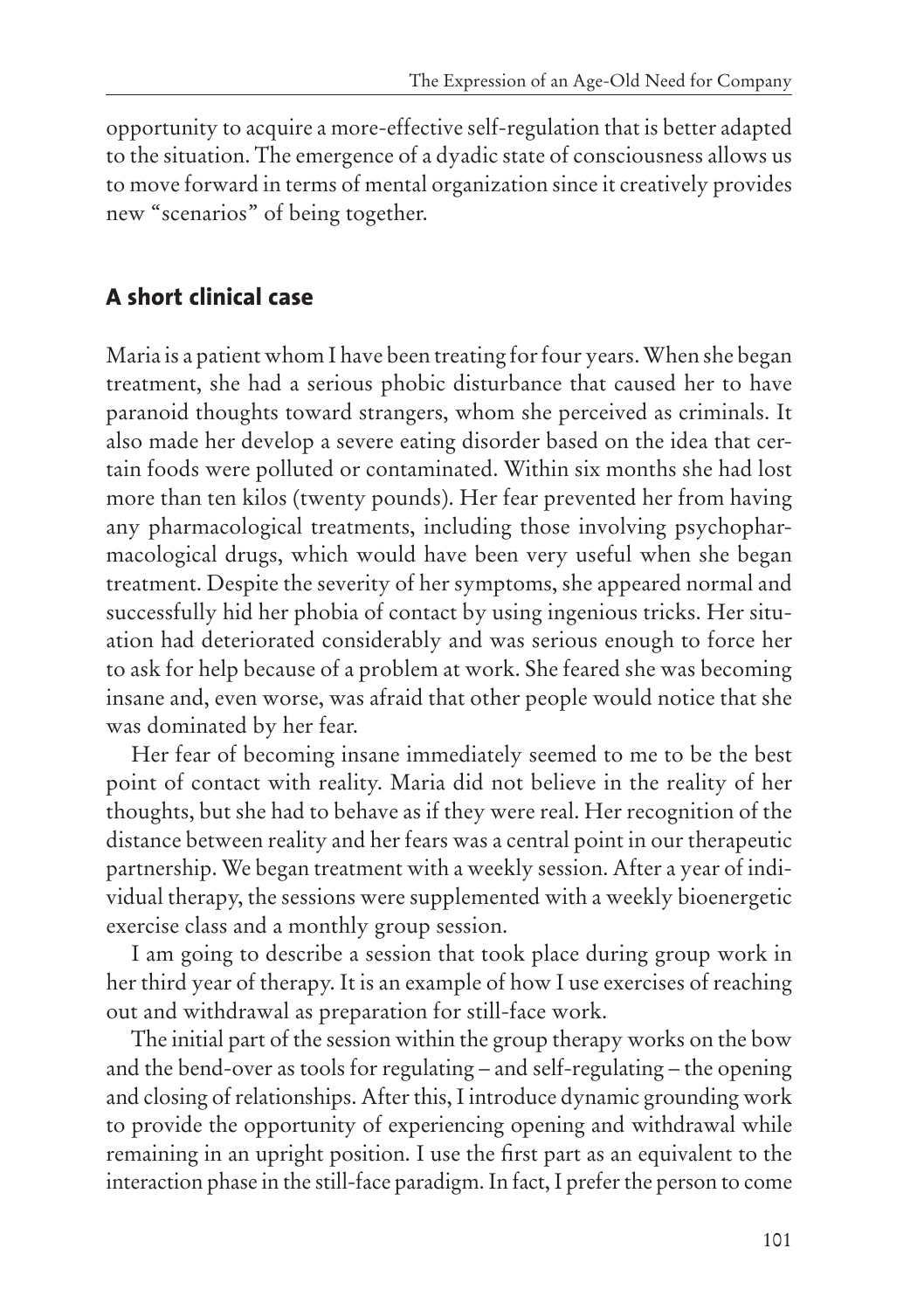into contact with his own perception of himself in the opening and closing, seeing it as an expression of past relational experiences, a remembered present that allows responses to previous interactions to be brought up to date.

Then I introduce pair work where one person reaches out towards an interlocutor chosen from among the participants. The pair takes turns to have one person reaching out while the other remains immobile and nonresponsive, as happens during the Still phase of the paradigm.

After this phase, I introduce work involving two movements. The first one is refusal, pushing away, using the words "away" or "enough." The second movement is reaching the arms upward and saying, "come." This gives the person the opportunity to explore – within his own bodily firstperson experience – a desire for reunion as well as protest.

The third phase, that of repair, takes place in the reflective verbal working through of the experience at the end of the bodywork session. By this point Maria had acquired good embodied awareness and her fears were greatly reduced. During the discussion following the bodywork session, she related her experience very clearly: "My mother was oppressive and intrusive when she wanted to be and absent when I wanted her. When I said 'enough,' I felt like I used to feel when she came and upset me. When I said 'come,' I felt sadness for all the times when I called for her in vain."

This simple and effective description enabled Maria to formulate a better understanding of her fear: she accepted the intrusion because she was afraid of being abandoned. At the same time this intrusion was the source of "poisoning." And, parallel to this, she herself could be persecutory within her social relationships or completely unreachable, distant from contact and from the relationship.

This insight is a very small part of the therapeutic journey, but I am describing it because it clarifies very succinctly the relationship that can be structured between the body (in this case the arms), the regulation of an emotion (fear and anger) and the interactive regulation experienced with the mother. From the point of view of relational movement, my listening and understanding enabled the client to expand her awareness of her own bodily-emotional-cognitive experience. This facilitated a relational forward movement (moving along) both in the therapeutic relationship and in her confidence in her ability to distinguish what was poisoning her and how it was happening. It was an experience in which self-awareness, self-expression and self-possession helped her to integrate the past and present in a richer and fuller sense of herself and of her lived experience. Our being together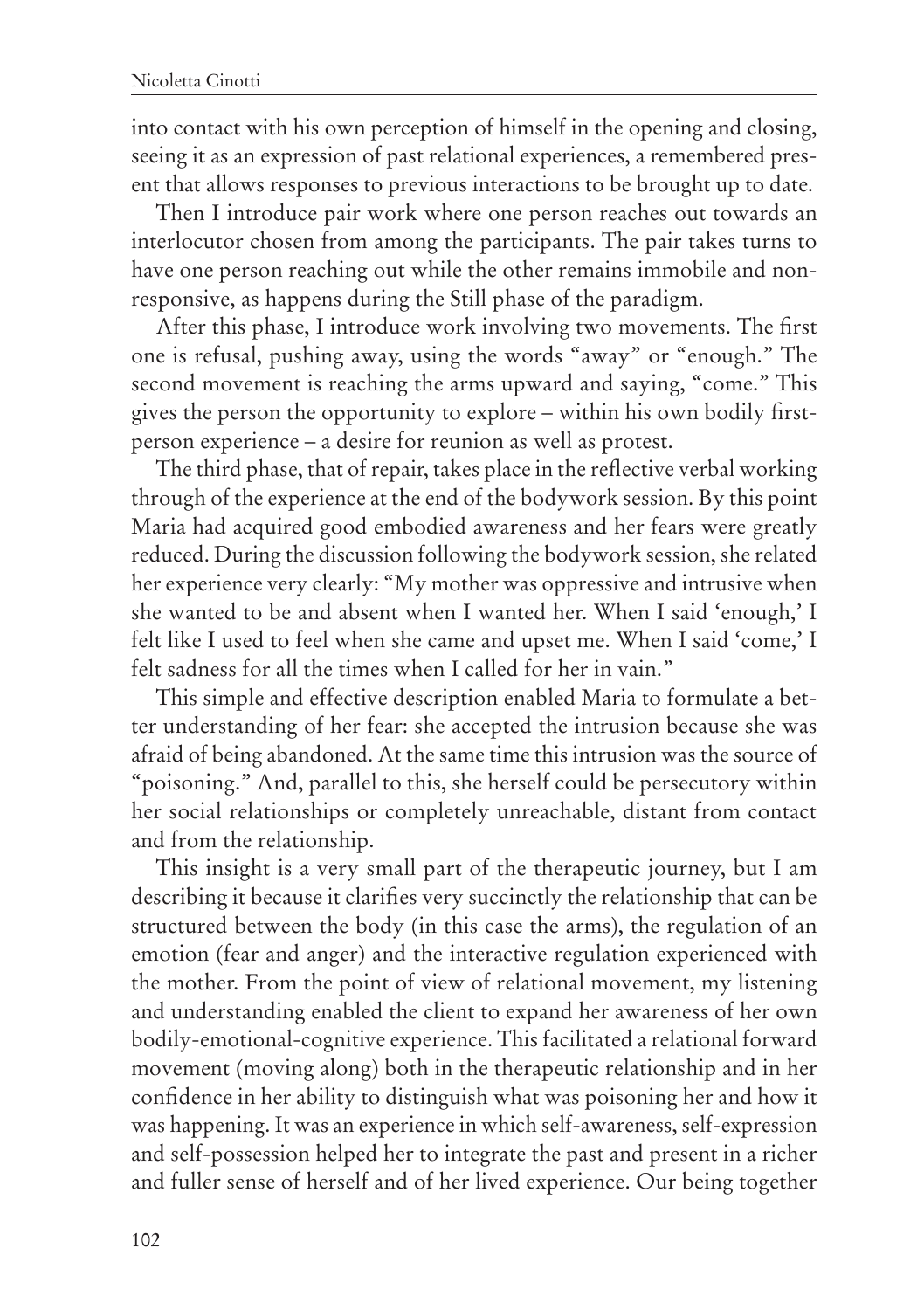and giving our shared attention to the same object, seen from two different points of view, helped her experience an intimacy far removed from the pattern of alternating intrusion and absence that she knew so well.

Sometime later, she brought me a poem, which she felt expressed very well the sense of that insight and of the still-ongoing project of working through her lived experience. The version she brought me was an Italian translation, but this is the original.

**Love After Love** *Derek Walcott*

The time will come when, with elation you will greet yourself arriving at your own door, in your own mirror and each will smile at the other's welcome,

and say, sit here. Eat. You will love again the stranger who was yourself. Give wine. Give bread. Give back your heart to itself, to the stranger who has loved you

all your life, whom you ignored for another, who knows you by heart. Take down the love letters from the bookshelf,

the photographs, the desperate notes, peel your own image from the mirror. Sit. Feast on your life.

Little by little Maria started eating again and, meal by meal, she returned to her normal weight.

#### **Short concluding notes**

As Lowen succinctly states, in words that seem as if they are dedicated to Maria: "The catalytic point of this transformation is personal experience.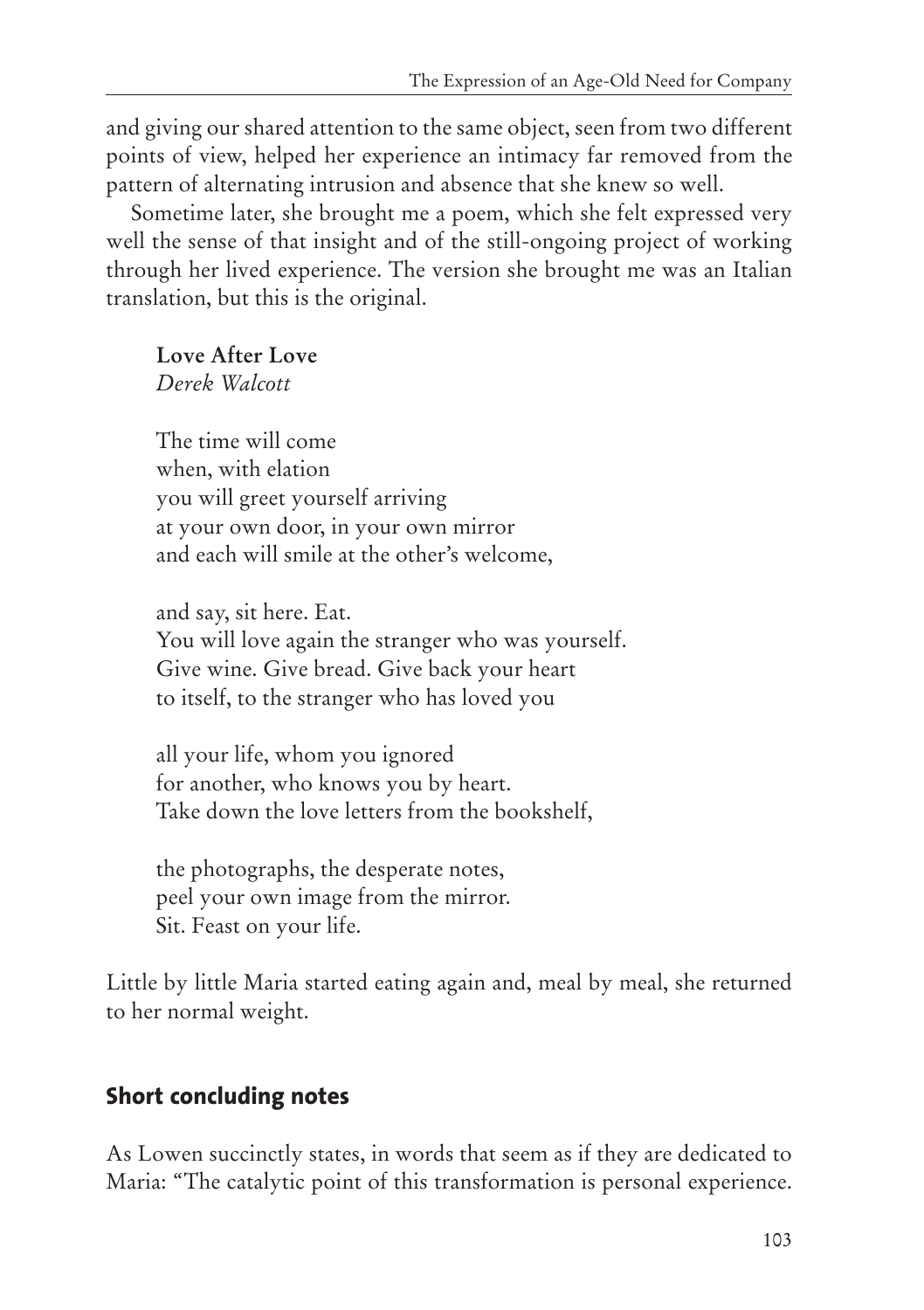The information that corresponds with our experience becomes knowledge; the rest is not assimilated, it passes through the mind and is soon forgotten" (Lowen, 1970, p. 139).

Dialogic reflection on bioenergetic analysis and infant research fits into this mold. As Tronick says: "Downing (2001) has invited the research world to reflect on the possibility that the infant develops implicit motor procedures that go along with moods. These bodily processes would be stable ways of being in a mood and expressing it. They would be ways in which we, as well as others, come to know our moods" (Tronick, 2008, p. 273). And when speaking about future advances in research, he suggests an interpretation of the infant's dynamic internal conflicts: "In this case, this would not be (that is in the case of dynamic internal conflicts) a conflict of unconscious adult-like representational processes (which once again the infant does not yet have) but a conflict of implicit affective representational processes. It is interesting to think, following Downing (2001), that the conflict may be felt most keenly in the body" (Tronick, 2008, p. 275).

Tronick, quoting an author specialized in bioenergetic analysis training, George Downing, shows he has a clear concept of the role of bodily processes and of the fixed methods of bodily response in the processes of development.

The role of bodily resonance in bioenergetic analysis is not, however, something that is only experienced in clinical exchanges, but is what has already begun in the formative process. We can even say that it is a basic and fundamental part of the formative process. How, in fact, could we enter into resonance with our patients if our body wasn't resonant and vibrant in itself? How could we feel, in our body, the process taking place in the patient if we weren't used to being in harmony with our own bodily process? And so the body is the primary formative experience that the experience of clinical theory must follow. It is not simply an empathetic process, but it begins as a proper formative somatic-relational process. This capacity for constructing bodywork experiences in order to explore lived experience continues to be the specific, distinctive feature in an epistemological sense as well of bioenergetic analysis, and allows it to venture into other areas of clinical psychodynamics while remaining firmly anchored to its own roots.

Indeed, understanding other approaches is not tantamount to integrating a whole theoretical corpus, but means something closer to living a whole body of experience. The still-face paradigm becomes an experience that is explored after it has been employed in the expansion of embodied,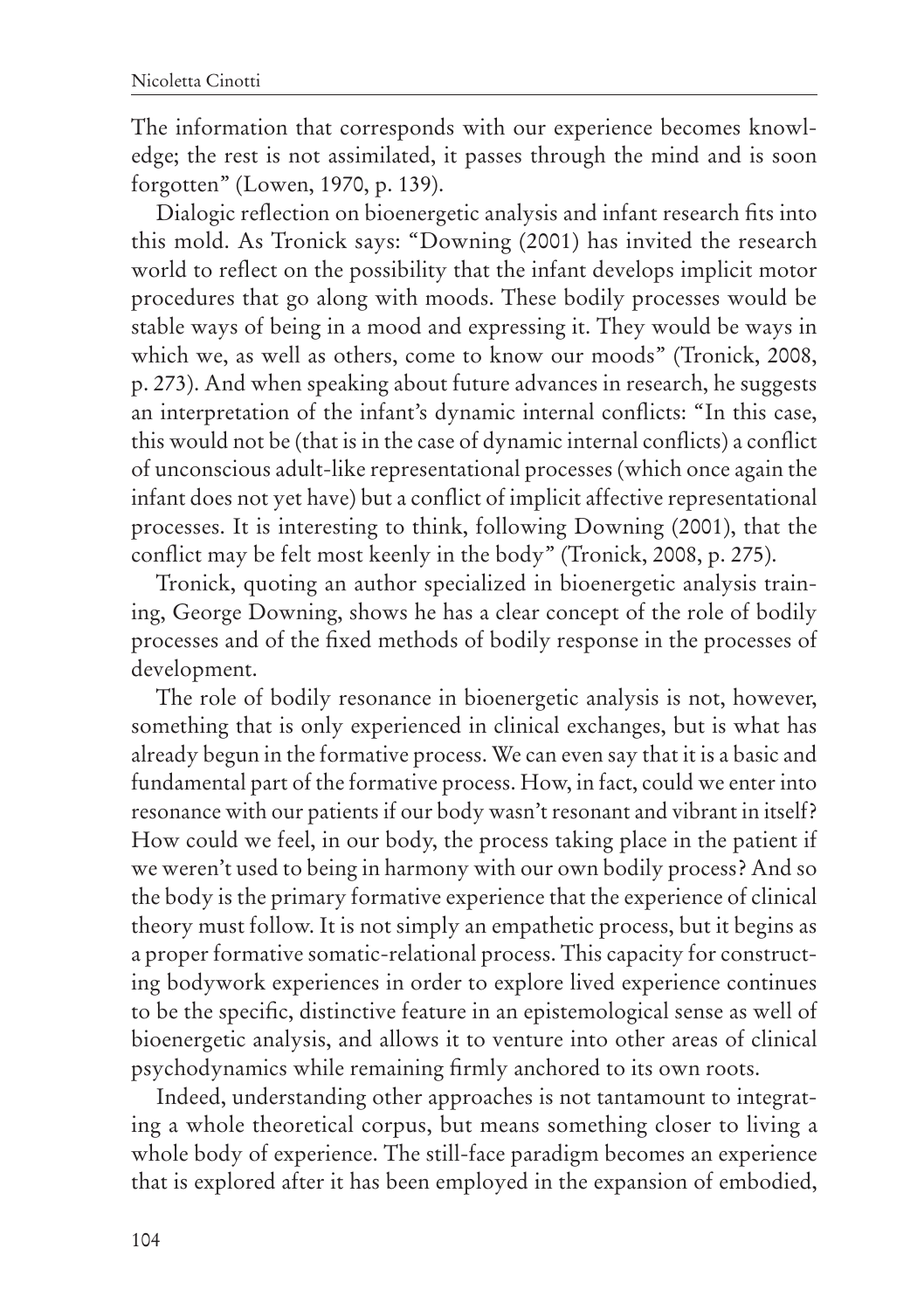emotional and cognitive awareness and in the integration of the elements that emerge. It enables us to understand the specific meaning that it has come to have in the particular story of that person and his own perceptive universe. This allows us to give solid foundations to clinical exploration, to the reconstruction of one's personal story, but also, most importantly, to the vision of the world on which the perceived present is based, integrating the clinical examination of unconscious processes with the clinical examination of conscious processes.

The foundation on which the formative process of bioenergetic analysis is based is, once again, the distinction proposed by Lowen between understanding and knowing. Formative processes are often journeys based exclusively on knowledge, on learning through study, and the key thoughts of authors concerning their own reference approach.

In bioenergetic analysis this is also the case, but there is more to it. The foundation of the formative process is in fact the understanding that comes from first-person experience, from having had a process rooted in one's own body. In this way, teacher and pupil democratically become co-constructors and co-creators of the analytic-bioenergetic culture, a creative process that is closely linked to the experience of bodywork.

#### **References**

Adamson, L. B., Frick, J. E. (2003): "The still-face: A history of a shared experimental paradigm". Infancy, 4, pp. 451–473.

Ainsworth, M. D. S., Blehar, M. C.,Waters, E.,Wall, S. (1978): Patterns of Attachment. A Psychological Study of the Strange Situation. Hillsdale, NJ: Erlbaum.

- Beebe, B., Lachmann, F. (2002): Infant Research and Adult Treatment: Co-constructing Interactions. Hillsdale, NJ: Analytic Press.
- Bowlby, J. (1969): Attaccamento e perdita.Vol.1: L'Attaccamento alla madre. It. Tr. (1972). Turin: Boringhieri.

Carter,A.S., Mayes, L.C., Pajer, K.A. (1990):"The role of dyadic affect in play and infant sex in predicting infant response to the still-face situation". Child Development, 61, pp. 764–773.

- Cinotti, N., Zaccagnini, C. (eds.) (2009): Analisi bioenergetica in dialogo. Milan: Franco Angeli.
- Field,T.M. (1994):"The effects of mother's physical and emotional unavailability on emotion regulation". In A. Fox (ed.), Emotion Regulation: Behavioural and Biological Considerations, Monographs of the Society for Research in Child Development, pp. 208–227. Chicago: University of Chicago Press.
- Finlay, D.J. (1999): "A Relational Approach to Bioenergetics". Bioenergetic Analysis: The Clinical Journal of the International Institute for Bioenergetic Analysis, 10, 2.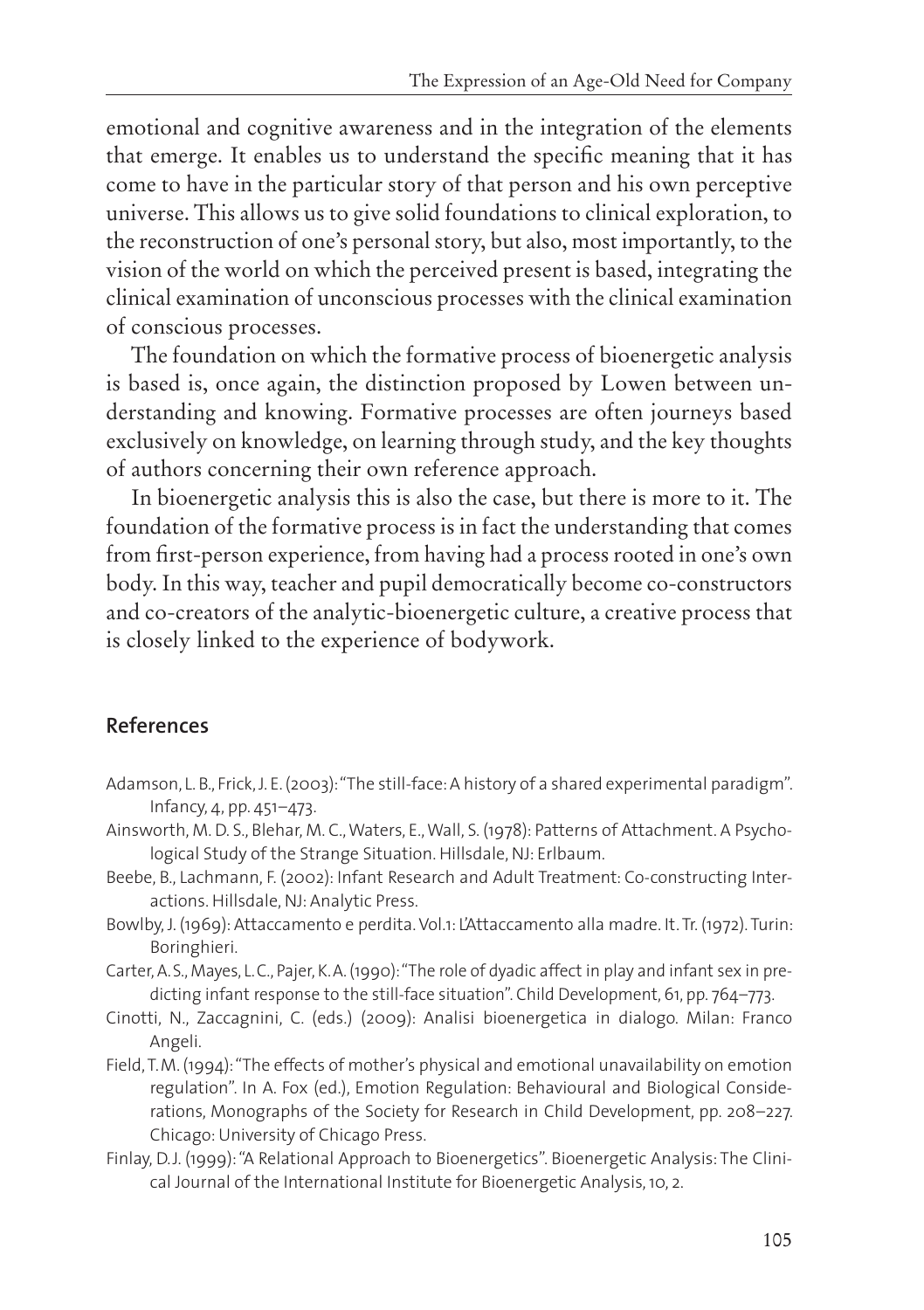- Lowen, A. (1958, 1971): Physical Dynamics of Character Structure. New York: Grune & Stratton. Italian translation (1978): Il linguaggio del corpo. Milan: Feltrinelli.
- Lowen, A. (1970): Pleasure. New York: Penguin Books. Italian translation (1984): Il piacere. Rome: Astrolabio.
- Lowen, A. (1975): Bioenergetics. New York: Coward. Italian translation (1983): Bioenergetica. Milan: Feltrinelli.
- Lowen, A. (1994): Joy: The Surrender to the Body. Italian translation (1994): Arrendersi al corpo. Rome: Astrolabio.
- Mesman, J., van Ijzendoorn, M.H., Bakermans-Kranenburg, M. J. (2009):"The many faces of the still-face paradigm: A review and meta-analysis". Developmental Review, 29, pp. 120–162.
- Montirosso, R., Tronick, E.Z. (2008): "Comportamento socio-emozionale della madre e del bambino di 30 mesi e caratteristiche interattive della diade durante una versione modificata del paradigma still-face". In Riva Crugnola,C., and Rodini,C. (eds.), Regolazione emotiva. Raffaello Cortina Editore.
- Reich, W. (1934): Charakteranalyse. New York: Orgone Institute Press. Italian translation (1975): Analisi del carattere. Milan: Sugarco.
- Reich,W. (1942):The Function of the Orgasm. New York: Orgone Institute Press. Italian translation (1975): La funzione dell'orgasmo. Milan: Sugarco.
- Reich,W. (1942): Children of the Future. New York: Orgone Institute Press. Italian translation (1987): Bambini del futuro. Milan: Sugarco.
- Sander, L. (2007) Sistemi viventi. Milan: Cortina.
- Schore,A.N.(2003a):AffectDysregulationandtheDisordersoftheSelf.NewYork:Norton&Co.
- Schore, A.N. (2003b): Affect Regulation and the Repair of the Self. New York: Norton & Co. Italian translation (2008): La regolazione degli affetti e la riparazione del sé. Rome: Astrolabio.
- Stern, D. (1971):"A microanalysis of mother-infant interaction". Journal of the American Academy of Child Psychiatry, 19, pp. 501–517. It. tr.(1998) in Stern, D., Le interazioni madrebambino. Milan: Cortina.
- Stern, D., Hofer, L., Haft, W., Dore, J. (1985):"Affect attunement: the sharing of feeling states between mother and infant by means of intermodal fluency"in Field, T., Fox, N (eds.), Social Perception in Infants. Norwood, NJ: Able. Italian translation (1998) in Stern, D., Le interazioni madre-bambino. Milan: Cortina.
- Stern, D.N. (1985): The Interpersonal World of the Infant. New York: Basic Books. Italian translation (1987): Il mondo interpersonale del bambino. Turin: Bollati Boringhieri.
- Stern, D.N. (1989): "La rappresentazione dei modelli di relazione: considerazioni evolutive" in Sameroff, A. J., Emde, R. N. (1989): Relationships Disturbances in Early Childhood. A Developmental Approach. New York: Basic Books. Italian translation (1991): I disturbi delle relazioni nella prima infanzia. Turin: Bollati Boringhieri.
- Stern, D.N. et al. (1998):"Non-interpretive Mechanisms in Psychoanalytic Therapy"in International Journal of Psychoanalysis, 79, 903. Italian translation (2008): Carli, L., Rodini, C. (eds.), Le forme di intersoggettività. Milan: Cortina.
- Stern,D.N. (2000):"Putting time back into our considerations of infant experience: a microdiachronic view". Infant Mental Health Journal, vol.21 (1–2), pp. 21–28.
- Stern, D.N. (2004): The Present Moment in Psychotherapy and Everyday Life. New York: Norton. Italian translation (2005): Il momento presente in psicoterapia e nella vita quotidiana. Milan: Cortina.